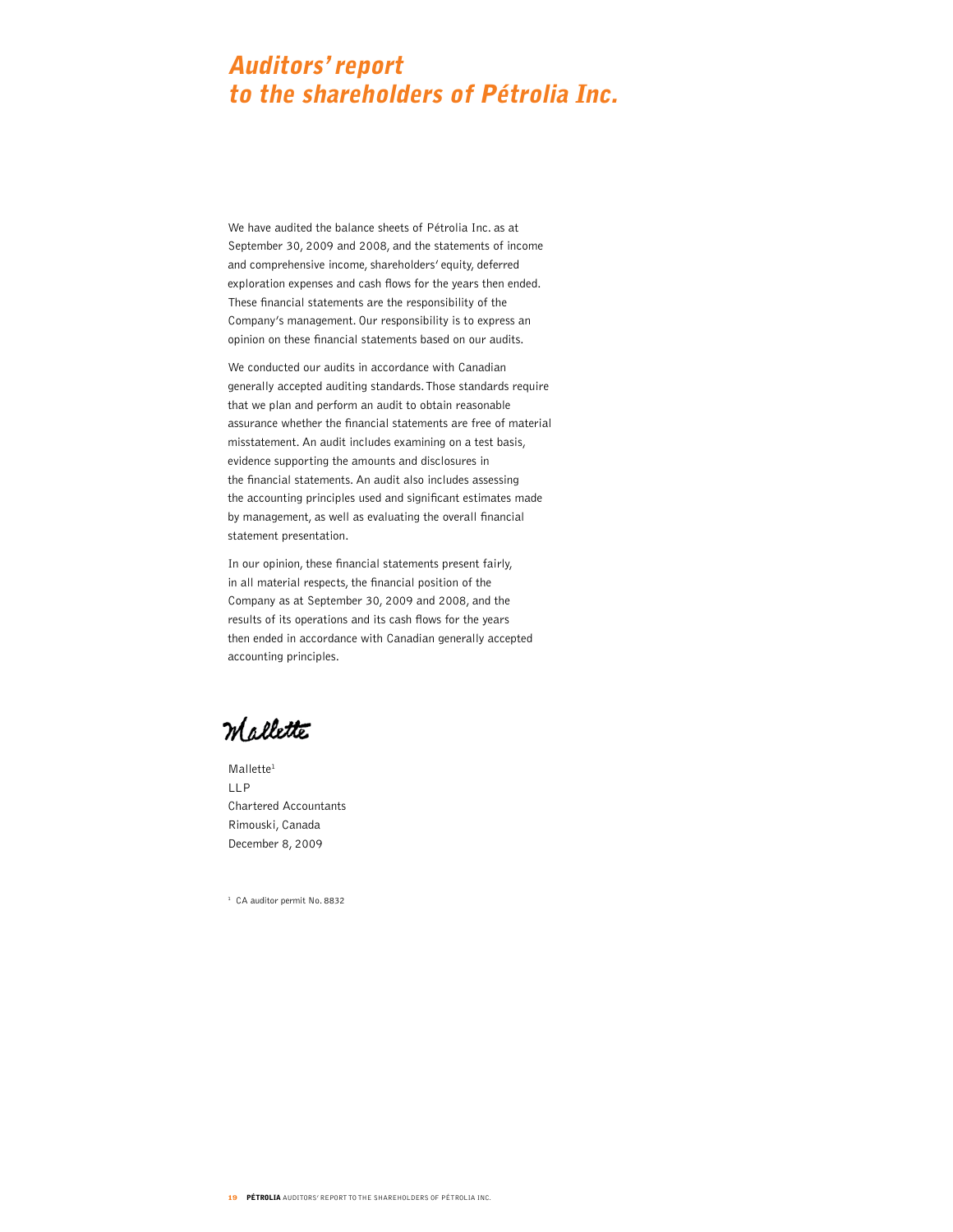# Balance sheet

| As at September 30                                             | 2009                   | 2008                    |
|----------------------------------------------------------------|------------------------|-------------------------|
|                                                                | \$                     | \$                      |
| <b>ASSETS</b>                                                  |                        |                         |
| <b>Current assets</b>                                          |                        |                         |
| Cash and cash equivalents<br>Receivables (Note 7)              | 4,833,084<br>2,029,860 | 11,275,057<br>3,027,612 |
| Prepaid expenses                                               | 356,068                | 72,344                  |
| Investments cashable during                                    |                        |                         |
| the next fiscal year (Note 8)                                  | 380,000                |                         |
|                                                                | 7,599,012              | 14,375,013              |
| <b>Equity Investments (Note 8)</b>                             | 595,200                | 1,040,000               |
|                                                                |                        |                         |
| Fixed assets (Note 9)                                          | 150,530                | 194,563                 |
| Oil and gas properties (Note 10)                               | 2,333,394              | 2,090,152               |
| Deferred exploration expenses (Note 11)                        | 13,346,303             | 9,131,887               |
|                                                                | 24,024,439             | 26,831,615              |
| <b>LIABILITIES</b>                                             |                        |                         |
| <b>Current liabilities</b>                                     |                        |                         |
| Payables and accrued expenses                                  | 1,661,967              | 2,963,760               |
| <b>Future taxes (Note 13)</b>                                  | 913,549                | 1,673,746               |
|                                                                | 2,575,516              | 4,637,506               |
|                                                                |                        |                         |
| <b>SHAREHOLDERS' EQUITY</b>                                    |                        |                         |
| Capital stock (Note 12)<br>Contributed surplus - Stock options | 21,674,783             | 21,674,783              |
| Contributed surplus - Expired stock options                    | 1,957,120<br>225,721   | 1,877,170<br>195,946    |
| <b>Deficit</b>                                                 | (2,408,701)            | (1, 553, 790)           |
|                                                                | 21,448,923             | 22,194,109              |
|                                                                | 24,024,439             | 26,831,615              |
|                                                                |                        |                         |

Commitments and contingencies (Notes 14 and 15)

On behalf of the Board

tin ÷.

André Proulx, Director Vincent Causse, Director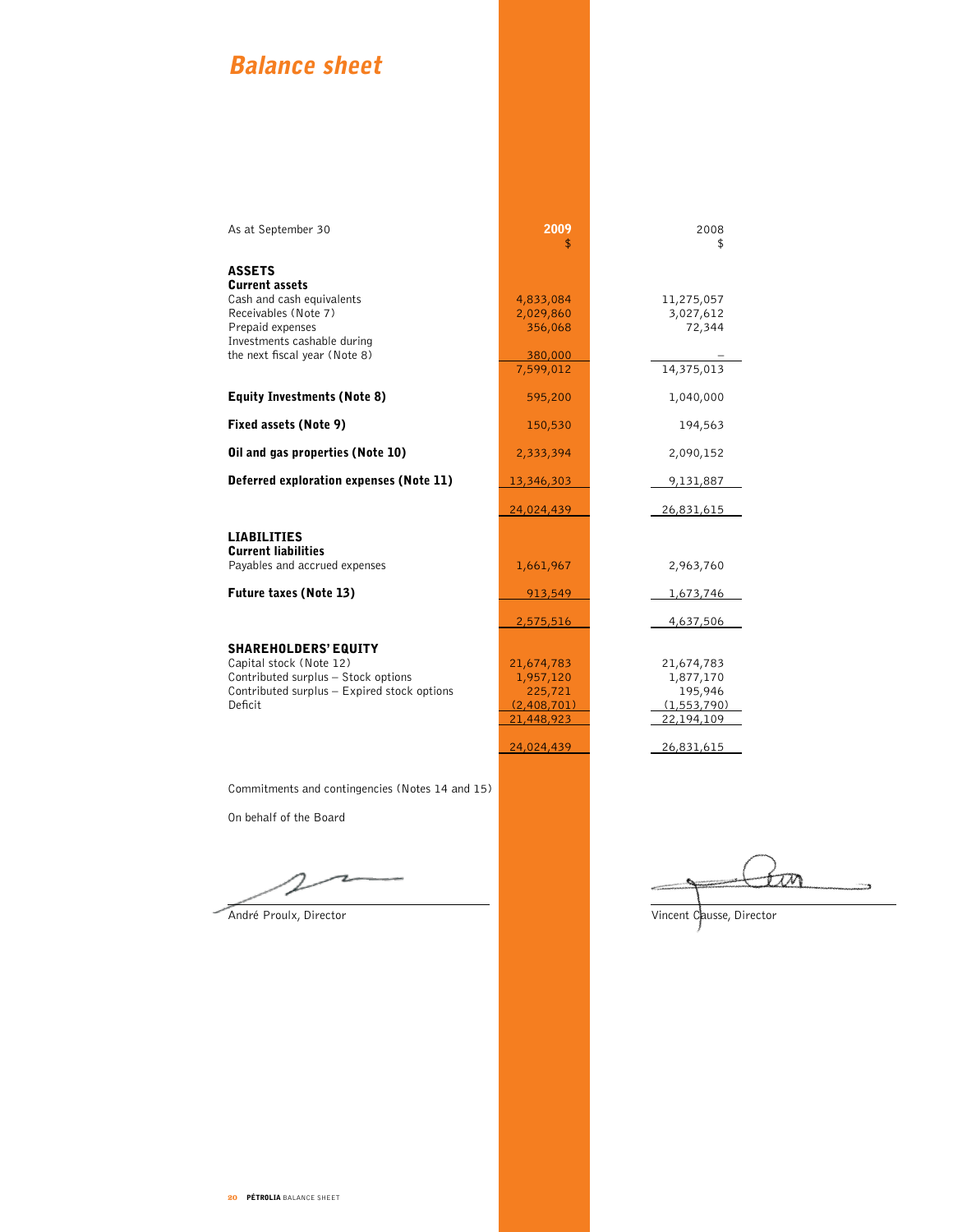# Statement of income and comprehensive income

| Fiscal year ended September 30                                                                                                    | 2009<br>\$                  | 2008<br>\$                 |
|-----------------------------------------------------------------------------------------------------------------------------------|-----------------------------|----------------------------|
| <b>REVENUE</b><br>Project management income<br>Interest income<br>Gain on disposal of rolling stock<br>Gain on disposal of shares | 11,706<br>175,238<br>17,700 | 26,736<br>224,714<br>3,724 |
|                                                                                                                                   | 204,644                     | 255,174                    |
| <b>ADMINISTRATIVE EXPENSES (APPENDIX A)</b><br><b>GENERAL EXPENSES (APPENDIX B)</b>                                               | 1,378,952                   | 1,259,167                  |
|                                                                                                                                   | 1,378,952                   | 1,259,167                  |
| <b>LOSS BEFORE OTHER ITEM</b><br><b>AND INCOME TAXES</b>                                                                          | (1, 174, 308)               | (1,003,993)                |
| <b>OTHER ITEM</b><br>Unrealized gain (loss) on financial assets<br>designated as being held for trading                           | (440, 800)                  | 520,000                    |
|                                                                                                                                   |                             |                            |
| <b>LOSS BEFORE INCOME TAXES</b>                                                                                                   | (1,615,108)                 | (483,993)                  |
| Future income taxes (Note 13)                                                                                                     | (760, 197)                  | 290,534                    |
| <b>NET LOSS AND COMPREHENSIVE INCOME</b>                                                                                          | (854, 911)                  | (774, 527)                 |
| <b>BASIC AND DILUTED NET LOSS PER SHARE</b>                                                                                       | (0.021)                     | (0.022)                    |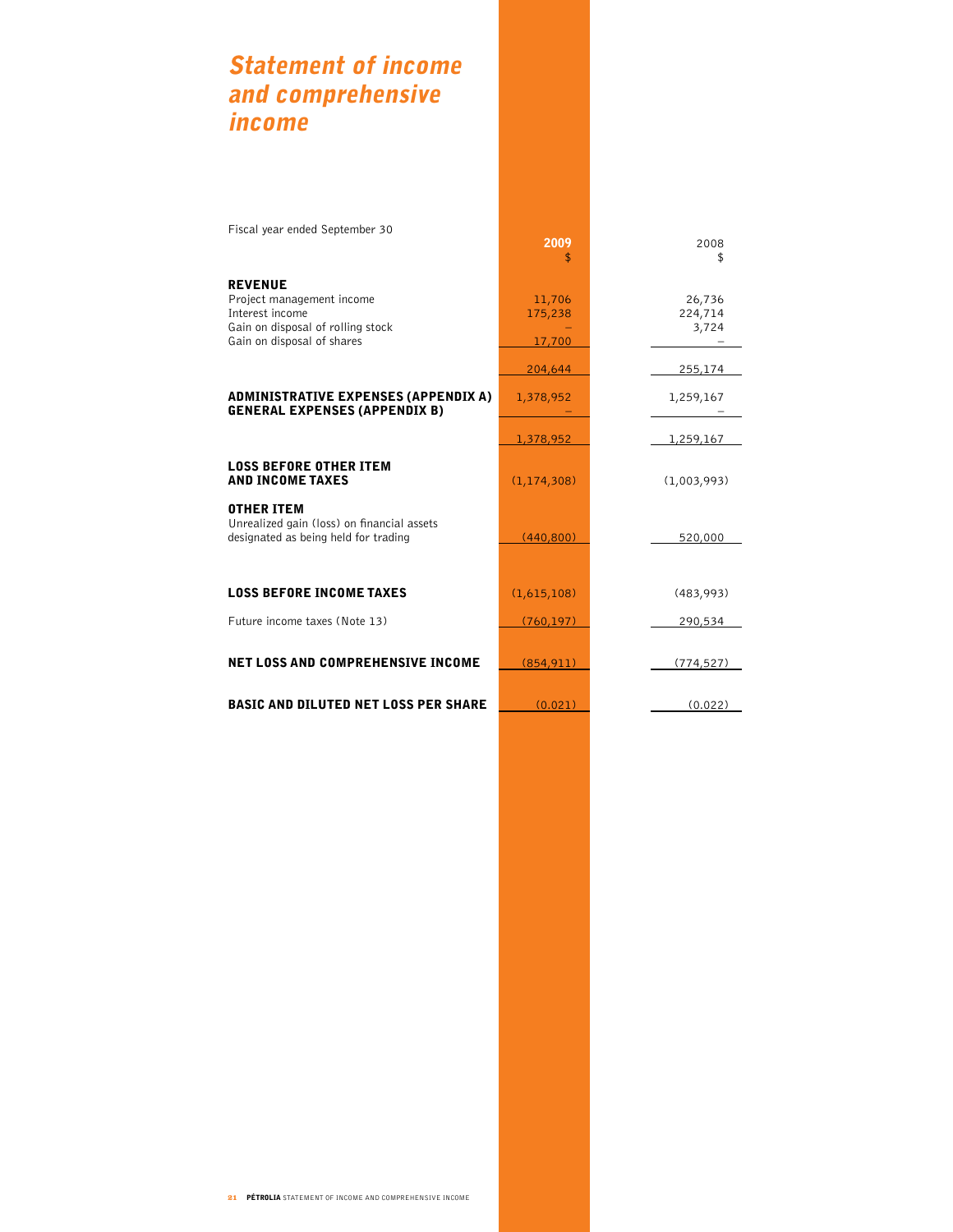# Statement of shareholders' equity

|                                  |            | <b>Capital stock</b> |                        | <b>Contributed surplus</b>        |               |                    |
|----------------------------------|------------|----------------------|------------------------|-----------------------------------|---------------|--------------------|
|                                  | Shares     | \$                   | Stock<br>options<br>\$ | Expired<br>stock<br>options<br>\$ | Deficit<br>\$ | <b>Total</b><br>\$ |
| Balance as at September 30, 2007 | 29,208,252 | 7,728,400            | 636,968                | 195,901                           | (779, 263)    | 7,782,006          |
| <b>Issued during the period</b>  |            |                      |                        |                                   |               |                    |
| Cash                             | 11,416,665 | 14,749,999           |                        |                                   |               | 14,749,999         |
| Broker warrants exercised        | 201,802    | 106,716              | (30, 031)              |                                   |               | 76,685             |
| Stock options exercised          | 87,500     | 56,692               | (21,692)               |                                   | $\equiv$      | 35,000             |
| Share issuance costs             | -          | (967, 024)           |                        |                                   |               | (967, 024)         |
| <b>Other activities</b>          |            |                      |                        |                                   |               |                    |
| Stock-based compensation costs   |            | -                    | 1,291,970              |                                   |               | 1,291,970          |
| Expired broker warrants          |            |                      | (45)                   | 45                                |               |                    |
| Net loss                         |            |                      |                        |                                   | (774, 527)    | (774, 527)         |
| Balance as at September 30, 2008 | 40,914,219 | 21,674,783           | 1,877,170              | 195,946                           | (1, 553, 790) | 22,194,109         |
| <b>Other activities</b>          |            |                      |                        |                                   |               |                    |
| Stock-based compensation costs   |            |                      | 109,725                |                                   |               | 109,725            |
| Expired stock options            |            |                      | (29, 775)              | 29,775                            |               |                    |
| Net loss                         |            |                      |                        |                                   | (854, 911)    | (854, 911)         |
| Balance as at September 30, 2009 | 40,914,219 | 21,674,783           | 1,957,120              | 225,721                           | (2,408,701)   | 21,448,923         |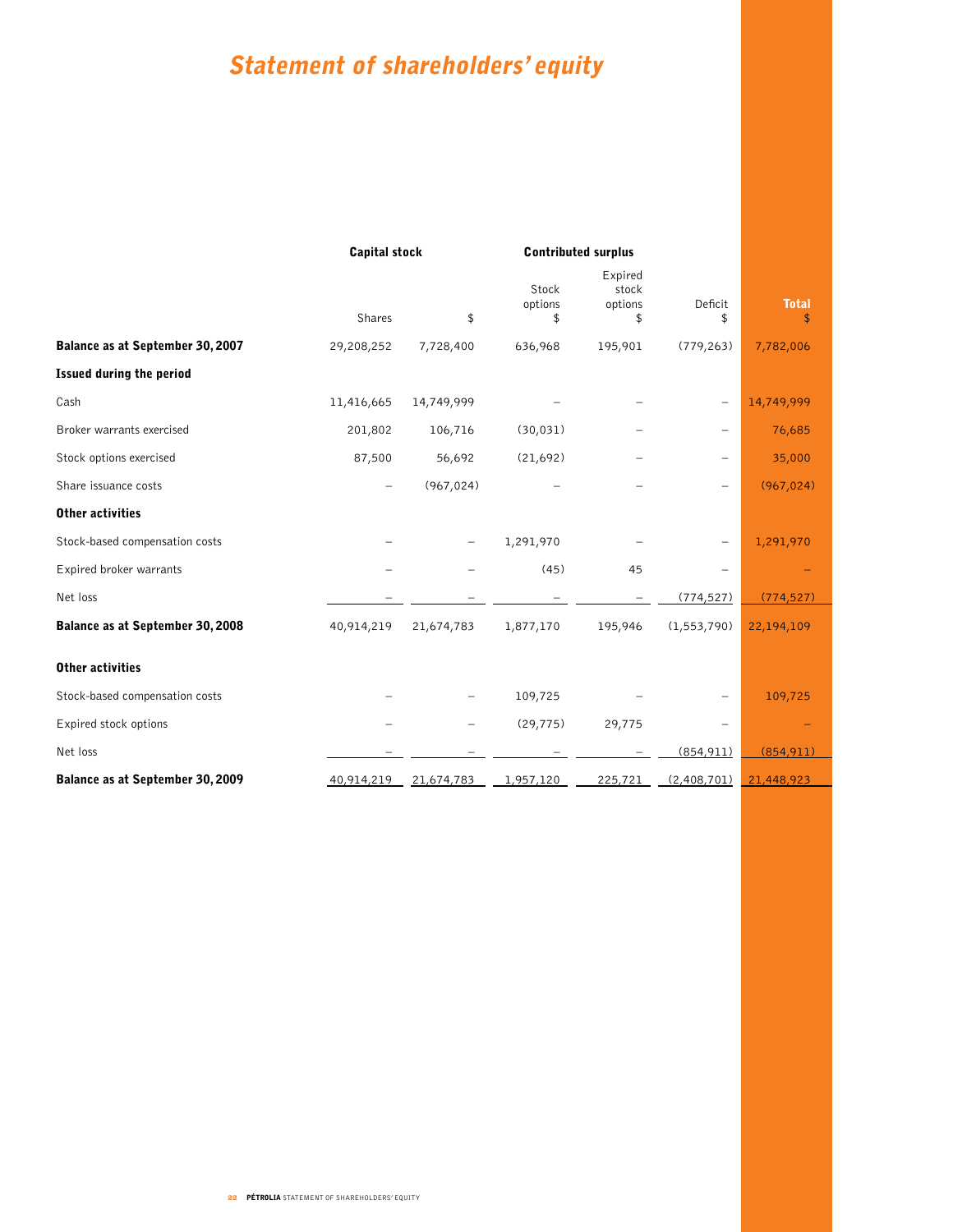# Statement of deferred exploration expenses

#### EXPLORATION E

#### NET INCREASE IN EXPLORATION **EXPENSES FOR THE FISCAL YEAR**

| Fiscal year ended September 30      | 2009<br>\$ | 2008<br>\$ |
|-------------------------------------|------------|------------|
| <b>EXPLORATION EXPENSES</b>         |            |            |
| Analysis                            |            | 7,582      |
| Drilling                            | 1,890,642  | 162,211    |
| Geology                             | 891 963    | 1,008,371  |
| Geophysical surveys                 | 3,058,514  | 4,239,167  |
| General exploration expenses        |            | 76,724     |
| Stock-based compensation costs      | 7,125      | 228,225    |
|                                     |            |            |
|                                     | 5,848,244  | 5,722,280  |
|                                     |            |            |
| <b>DEDUCTIONS</b>                   |            |            |
| Exploration subsidies               | 1,743,180  | 942,351    |
| Partner contributions               | (109, 352) | 2,714,219  |
|                                     |            |            |
|                                     | 1,633,828  | 3,656,570  |
|                                     |            |            |
| <b>NET INCREASE IN EXPLORATION</b>  |            |            |
| <b>EXPENSES FOR THE FISCAL YEAR</b> | 4,214,416  | 2,065,710  |
| <b>BALANCE, BEGINNING OF PERIOD</b> | 9,131,887  | 7,066,177  |
|                                     |            |            |
| <b>BALANCE, END OF PERIOD</b>       | 13,346,303 | 9,131,887  |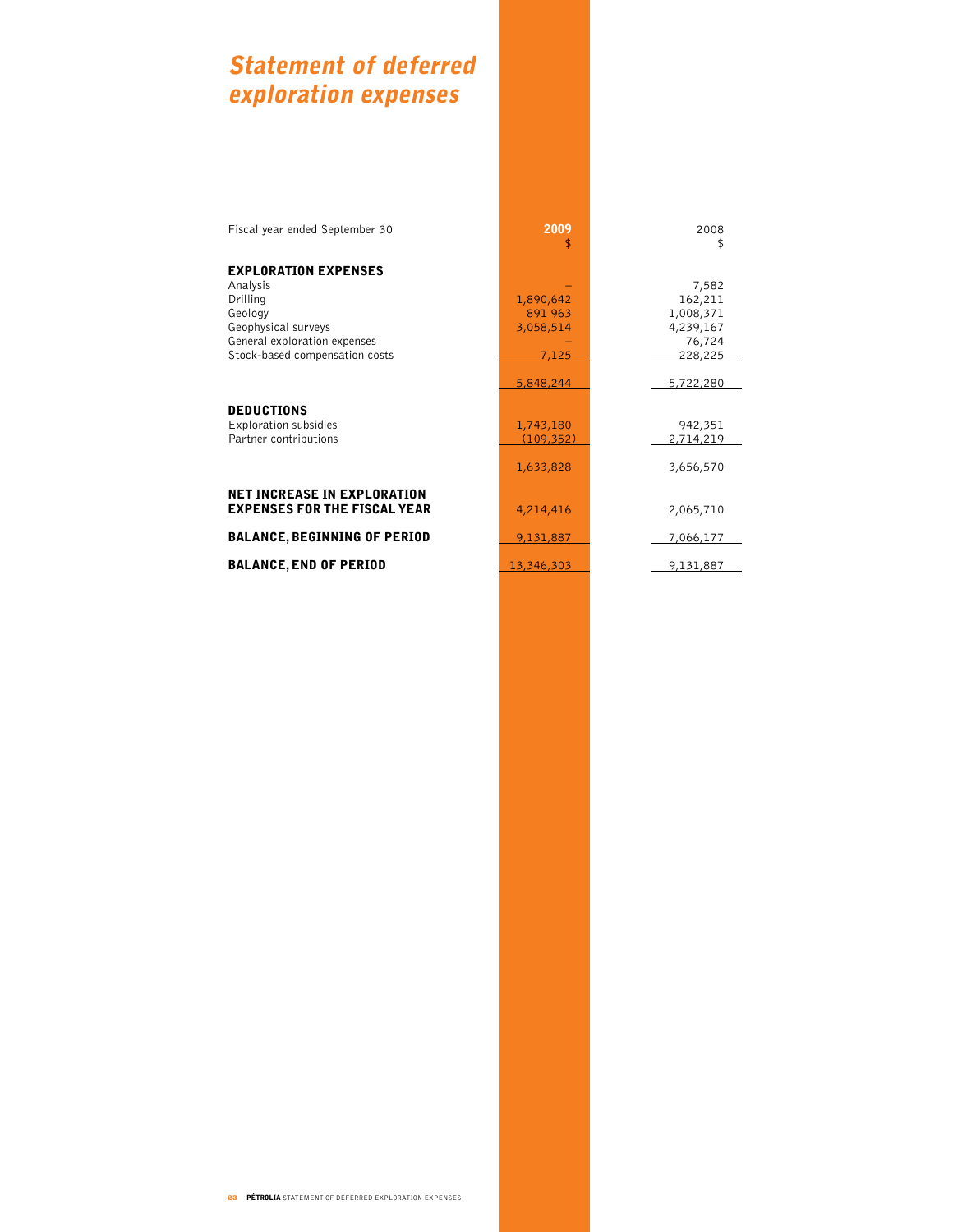# Statement of cash flows

#### OPERATING ACTIVITIES

#### FINANCING ACTIVITIES

### INVESTING ACTIVITIES

#### INCREASE (DECREASE) IN CASH **AND CASH EQUIVALENTS**

#### CASH AND CASH EQUIVALENTS, END OF PERIOD

#### CASH AND CASH EQUIV ARE MADE UP OF THE FOLLOWING:

Additional cash flow information (Note 17)

| Fiscal year ended September 30                                    | 2009<br>\$    | 2008<br>\$  |
|-------------------------------------------------------------------|---------------|-------------|
| <b>OPERATING ACTIVITIES</b>                                       |               |             |
| Net loss<br>Items not affecting cash                              | (854, 911)    | (774, 527)  |
| Stock-based compensation costs                                    | 102,600       | 668,775     |
| Depreciation of fixed assets                                      | 60,910        | 33,513      |
| Gain on disposal of assets                                        | (17, 700)     | (3, 724)    |
| Future income taxes                                               | (760, 197)    | 290,534     |
| Unrealized loss (gain) on financial assets                        |               |             |
| held for trading                                                  | 440,800       | (520,000)   |
|                                                                   | (1,028,498)   | (305, 429)  |
| Net change in non-cash items related                              |               |             |
| to operations                                                     | 285,605       | (156,689)   |
|                                                                   | (742, 893)    | (462, 118)  |
| <b>FINANCING ACTIVITIES</b>                                       |               |             |
| Acquisition of financing                                          |               | 37,889      |
| Capital stock issuance                                            |               | 14,861,684  |
| Share issuance costs                                              |               | (795, 973)  |
| Repayment of long-term debt                                       |               | (69, 733)   |
|                                                                   |               | 14,033,867  |
| INVESTING ACTIVITIES                                              |               |             |
| Disposal of an investment                                         | 21,700        | 45,000      |
| Acquisition of investments                                        | (380,000)     |             |
| Acquisition of fixed assets                                       | (16, 877)     | (167,060)   |
| Disposal of fixed assets                                          |               | 4,906       |
| Acquisition of oil and gas properties                             | (243, 242)    | (479, 438)  |
| Increase in deferred exploration expenses<br>net of deductions    | (5,080,661)   | (1,748,573) |
|                                                                   |               |             |
|                                                                   | (5,699,080)   | (2,345,165) |
| INCREASE (DECREASE) IN CASH<br><b>AND CASH EQUIVALENTS</b>        | (6, 441, 973) | 11,226,584  |
|                                                                   |               |             |
| <b>CASH AND CASH EQUIVALENTS,</b><br><b>BEGINNING OF PERIOD</b>   | 11,275,057    | 48,473      |
|                                                                   |               |             |
| <b>CASH AND CASH EQUIVALENTS,</b><br><b>END OF PERIOD</b>         | 4,833,084     | 11,275,057  |
|                                                                   |               |             |
| <b>CASH AND CASH EQUIVALENTS</b><br>ARE MADE UP OF THE FOLLOWING: |               |             |
| Cash                                                              | 115,270       | 1,975,357   |
| Money market fund                                                 | 4,717,814     | 9,299,700   |
|                                                                   | 4,833,084     | 11,275,057  |
|                                                                   |               |             |
|                                                                   |               |             |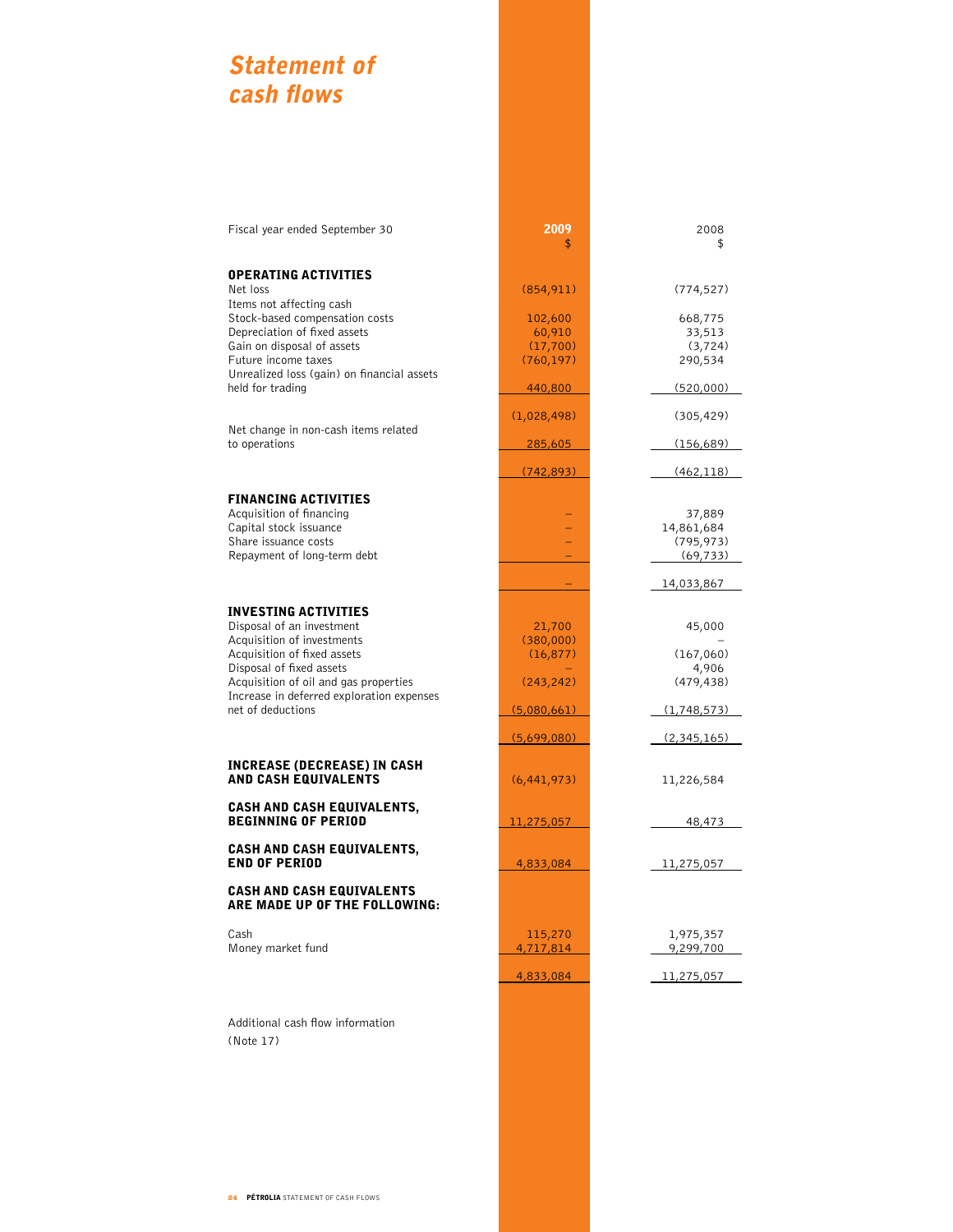# Notes to financial statements September 30, 2009

### 1 INSTRUMENT OF INCORPORATION AND NATURE OF ACTIVITIES

The Company, incorporated under part IA of the Quebec Companies Act, is an oil and gas exploration company. Its stock has been listed on the TSX Venture Exchange since February 16, 2005, under the symbol PEA.

The oil and gas properties held by the Company are in the exploration stage. The Company's long-term profitability is related in part to the costs and success of the exploration and subsequent development programs. The Company has not yet determined whether its properties hold economically viable reserves.

#### 2 Financial statement presentation

These financial statements were prepared by the Company in accordance with Canadian generally accepted accounting principles (GAAP). The preparation of financial statements in accordance with the GAAP requires Management to adopt estimates and assumptions that affect any recorded assets and liability amount as at the date of the financial statements as well as the recorded income and expense amounts during the reporting periods. Actual results could differ from these estimates. All amounts are expressed in Canadian dollars.

Certain comparative figures were reclassified to conform to the presentation adopted during fiscal year 2009.

### 3 SIGNIFICANT ACCOUNTING POLICIES New accounting standards

In October 2008, the Company adopted the following new sections of the Canadian Institute of Chartered Accountants (CICA) Handbook:

- i) Section 3064, "Goodwill and Intangible Assets," replaces Section 3062, "Goodwill and Other Intangible Assets," and Section 3450, "Research and Development Costs." It establishes standards for the recognition, measurement, and presentation of goodwill and intangible assets. Section 1000, "Financial Statement Concepts," was also amended to be consistent with the new section.
- ii) Section 1400, "General Standards of Financial Statement Presentation," establishes the conditions for measuring and presenting the Company's ability to continue as a going concern.

The Company adopted EIC-173 and EIC-174:

- i) On January 20, 2009, the Emerging Issues Committee (EIC) of the CICA adopted Abstract No. 173 entitled "Credit Risk and the Fair Value of Financial Assets and Financial Liabilities" (EIC-173), which clarifies that the credit risk specific to the Company and the credit risk of the counterparty should be considered in the determination of the fair value of the financial assets and financial liabilities. EIC-173 must be applied retroactively, without restatement of the financial statements of prior periods, to all financial assets and financial liabilities valued at their fair value in the interim and annual financial statements of the periods ending on or after the issuance date of this abstract.
- ii) On March 27, 2009, the EIC of the CICA adopted Abstract No. 174 entitled "Mining Exploration Costs," which specifies the fact that the company that initially recorded its exploration expenses in the assets is required, during the accounting period in question and the following periods, to determine whether the value of the exploration expenses recorded in assets must be reduced. EIC-174 must be applied to financial statements published after the release date of the abstract.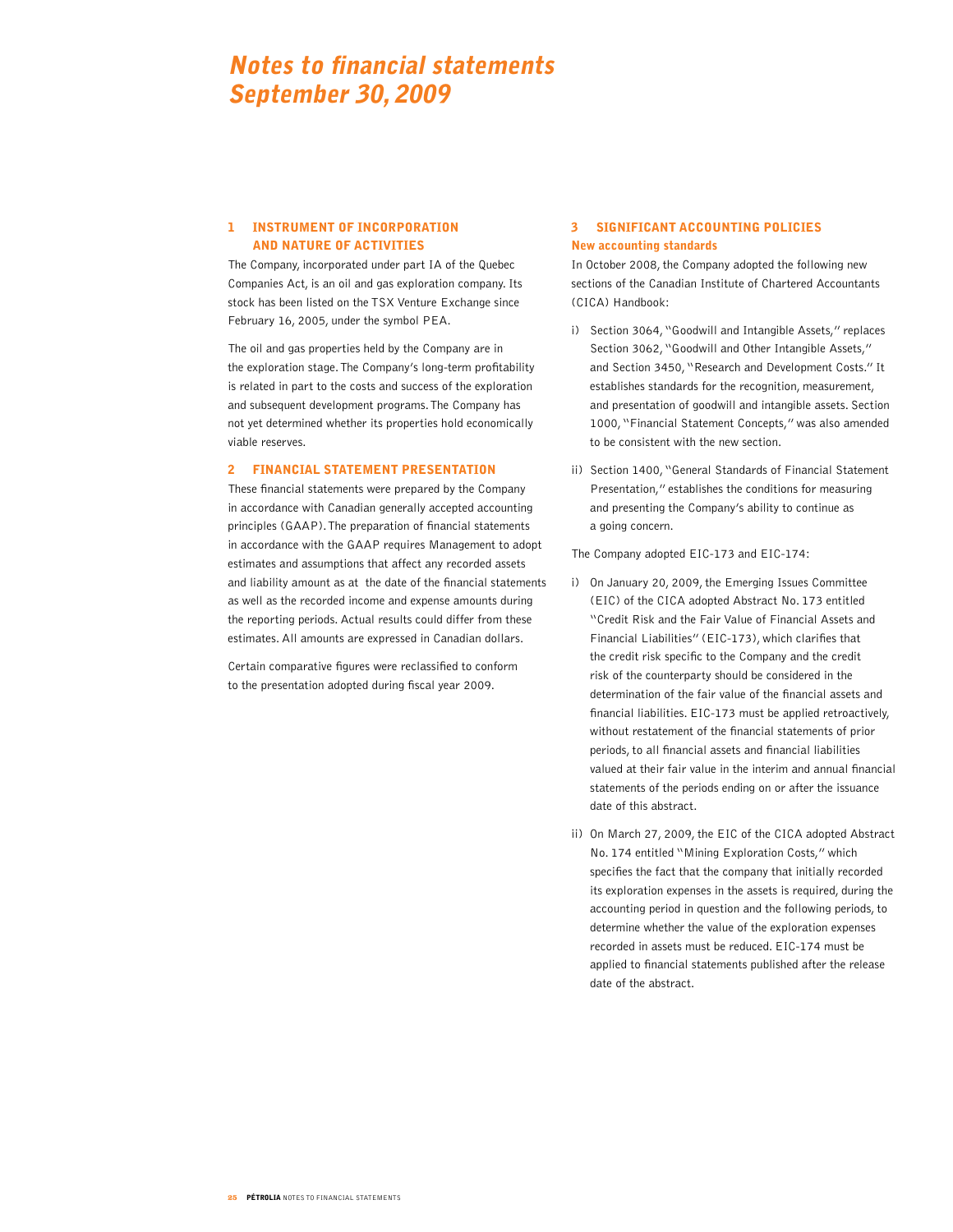### 3 SIGNIFICANT ACCOUNTING POLICIES (continued)

The adoption of these new sections and these new EICs had no significant impact on the Company's financial statements.

#### Recording of income

Income from investments is recorded when it is earned. Project income is recorded when the exploration work is carried out.

#### Conversion of currencies

Monetary assets and liabilities are converted at the exchange rate in force as at the date of the balance sheet. Income and expenses denominated in foreign currencies are recorded at the exchange rate in force as at the date of the transaction. Exchange gains and losses are recorded in the earnings.

#### Fixed assets

Fixed assets are recorded at cost. Depreciation is calculated based on their useful life according to the following methods and annual rates:

|                            | Methods           | Rates   |
|----------------------------|-------------------|---------|
| Leasehold improvements     | Straight line     | 3 years |
| Office equipment           | Declining balance | 20%     |
| Computer and rolling stock | Declining balance | 30%     |

#### Use of estimates

The preparation of financial statements in accordance with Canadian generally accepted accounting principles requires Management to make estimates and assumptions that affect the reported amounts of assets and liabilities and disclosure of any contingent assets and liabilities as at the date of the financial statements and the reported amounts of revenues and expenses during the fiscal year. Actual results could differ from those estimates.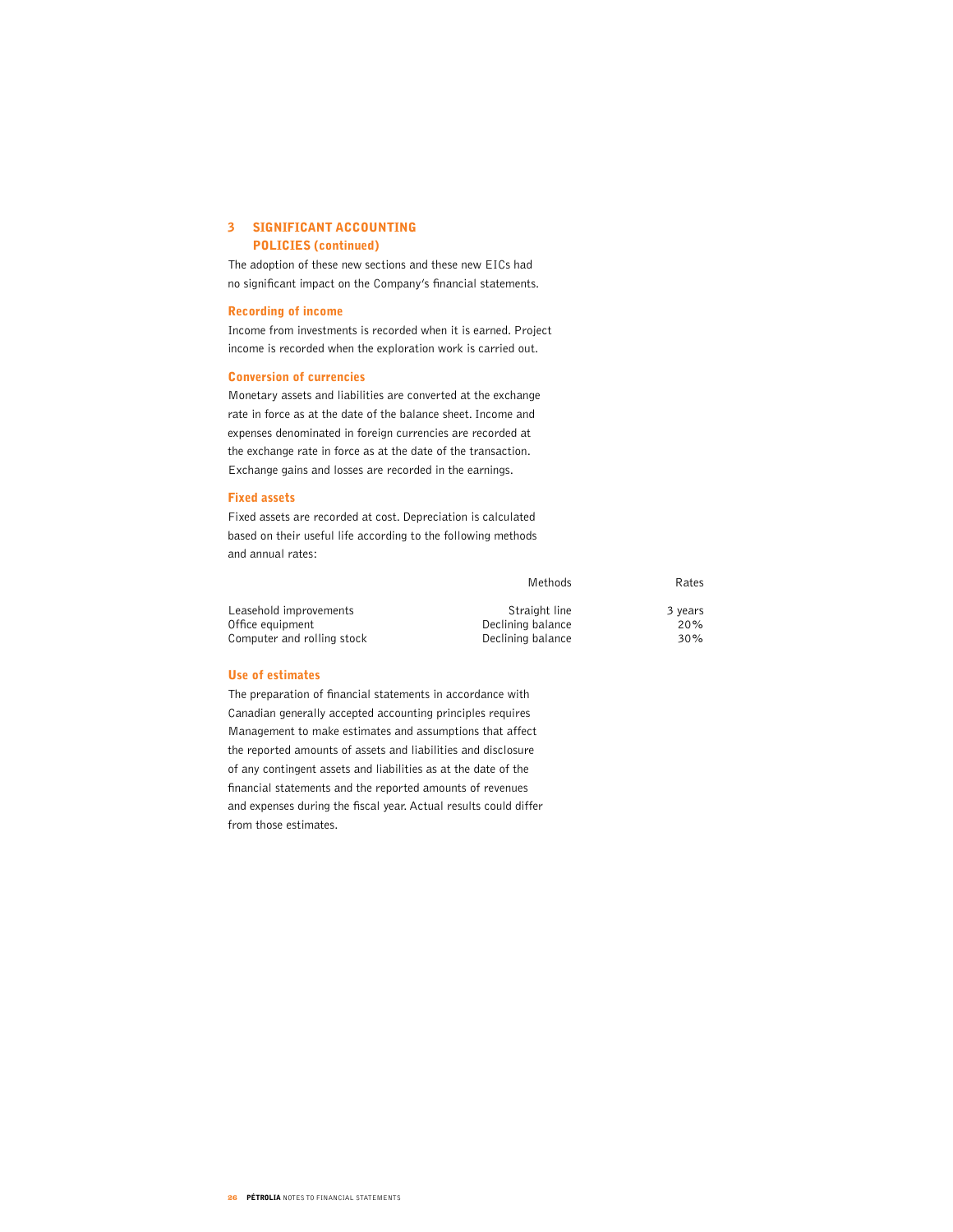# 3 SIGNIFICANT ACCOUNTING POLICIES (continued) Oil and gas properties and deferred exploration expenses

The Company follows the full-cost accounting method, according to which costs related to the acquisition, exploration, and development of properties, less government subsidies, are recorded by property until the start of commercial production. These costs include geological and geophysical expenses, the cost of drilling productive and non-productive wells, the portion of general expenses directly attributable to these activities, and estimated expenses for abandonment of installations. If economically profitable hydrocarbon reserves are developed, the capitalized costs of the properties in question are transferred to fixed assets and amortized based on the units of production of the fiscal year based on the likely and proven crude oil and natural gas reserves. If it is established that the capitalized acquisition, exploration, and development costs are not recoverable according to the estimated lifetime of the property or if the project is abandoned, the project is written down to its net realizable value.

The recovery of amounts indicated under the properties section and related deferred exploration expenses depends on the discovery of economically recoverable reserves, the Company's ability to obtain the financing required to see development through to completion, and the established profitable production or proceeds from disposal of these assets. The amounts recorded for oil and gas properties and deferred exploration expenses do not necessarily represent the present or future value. Lastly, its activities are subject to governmental regulation.

#### Site restoration costs

A provision for restoration costs, net of any expected recovery, is recorded if such costs are reasonably determinable. This provision is calculated on estimated costs according to the expected method and the extent of environmental remedial work, in accordance with legislative requirements, industry practices, current technology, and the potential future use of the site. A provision is established when Management approves the sale or the closing of an oil or gas property and is recorded at its fair value in consideration of the increased cost of the assets in question.

#### Joint activities

The Company conducts certain oil and gas resource exploration activities jointly with third parties. These financial statements only take into account the Company's proportional participation in these activities.

#### Government subsidies and partner contributions

Exploration tax credits, exploration expense grants, and partner contributions are recorded as a reduction in exploration expenses. Subsidies applied to operations are recorded as revenues in the statement of income.

In the event of any variances between the government subsidies claimed by the Company and the amounts granted by the tax authorities, the resulting gain or loss will be recorded in the fiscal year in which these variances are noted.

#### Income taxes

The Company uses the tax liability method of accounting for income taxes. Under this method, future income tax assets and liabilities are determined according to differences between the book value and tax value of assets and liabilities. They are measured by applying enacted or substantively enacted tax rates and laws as of the date of the financial statements for the fiscal years in which the temporary differences are expected to be recovered.

Under the provisions of tax legislation, deductions for resource expenses related to exploration and development activities and financed by flow-through shares were forfeited in favour of investors. According to the tax liability method related to the recording of income taxes, future taxes related to differences occurring at the time of the forfeiture were recorded with a corresponding charge to share issuance expenses.

#### Basic and diluted net loss per share

Net loss per share is calculated according to the weighted average of outstanding shares during the reporting period. The diluted net loss per share is similar to the net loss per share, since the exercising of warrants and stock options would have the effect of reducing the loss per share.

#### Stock-based compensation

The Company accounts for the allocation of stock options granted under the Stock Option plan and the allocations of broker warrants as part of certain funding on a fair value basis. Stock options granted to salaried and non-salaried persons and broker warrants are accounted for on the basis of their fair value according to the Black-Scholes option pricing model.

When options and broker warrants are granted, the compensation expenses are applied to the activity in question and offset in contributed surplus.

Any consideration paid by the participants when options and broker warrants are exercised, as well as the contributed surplus created when options and broker warrants are allocated, are credited to capital stock.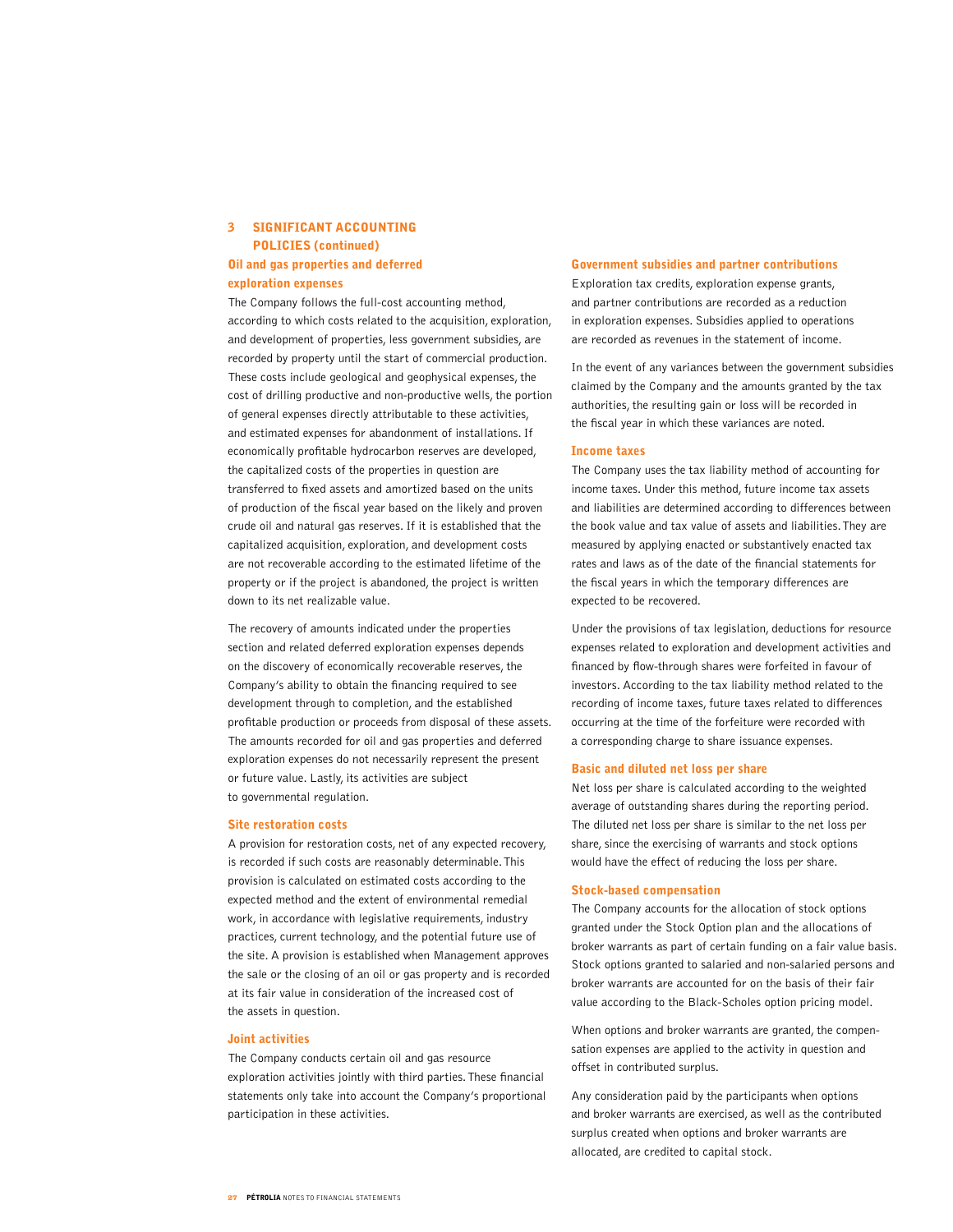# 3 SIGNIFICANT ACCOUNTING POLICIES (continued)

#### Capital stock

Capital stock issued as non-monetary consideration is accounted for at the fair market value of shares to be issued by the Company and depends on the stock price as at the date on which the stock issuance agreement was entered into.

#### Cash and cash equivalents

The Company's cash and cash equivalents are made up of cash and short-term investments that can be converted into cash at any time.

#### 4 FUTURE ACCOUNTING POLICIES

- i) Section 1582, "Business Combinations," replaces Section 1581, "Business Combinations." It establishes standards for the recognition of a business combination and is the Canadian equivalent of IFRS 3 (revised), "Business Combinations." The section will be applied prospectively to business combinations with an acquisition date for the Company on or after October 1, 2011. Early application is acceptable.
- ii) Section 1601, "Consolidated Financial Statements," and Section 1602, "Non-controlling Interests," replace Section 1600, "Consolidated Financial Statements." Section 1601 defines standards for preparing consolidated financial statements. Section 1602 defines standards for the recognition of non-controlling interests in a subsidiary in consolidated financial statements subsequent to a business combination. These standards are equivalent to the corresponding provisions of IAS 27 (revised), "Consolidated and Separate Financial Statements." For the Company, the sections will apply to interim and annual consolidated financial statements for fiscal years beginning on or after October 1, 2011. However, their early adoption is permitted from the start of a fiscal year.
- iii) International Financial Reporting Standards The CICA Accounting Standards Board (AcSB) has adopted a strategic plan to converge with the International Financial Reporting Standards (IFRS) for companies having public accountability obligations. As the AcSB confirmed on February 13, 2008, the conversion requires companies that have public accountability obligations to adopt the IFRS fully in 2011. For the Company, the transition to the IFRS will apply to interim and financial statements for fiscal years opened on or after October 1, 2011. The Company will switch to the new standards according to the schedules established by these new rules and will closely monitor all changes resulting from this convergence.

The Company is currently assessing the impact of adopting these new standards on the financial statements.

# 5 FINANCIAL INSTRUMENT INFORMATION TO BE DISCLOSED

#### Fair value

The Company holds the following financial instruments:

i) Instruments held for trading designated as held for trading Cash and cash equivalents as well as investments are recorded at fair value at each balance sheet reporting date. Any variation in the fair value is presented in net earnings in the period during which these variations occur. The fair value of equity instruments is based on the market price for the investments in question.

#### ii) Loans and receivables

The book value of receivables is close to their fair value because of their short-term maturity. After their initial fair value valuation, they are valued at the amortized cost using the effective interest method, which generally corresponds to cost.

#### iii) Other financial liabilities

The book value of payables and accrued expenses is close to their fair value because of their short-term maturity. After their initial fair value valuation, they are valued at the amortized cost using the effective interest method, which generally corresponds to cost.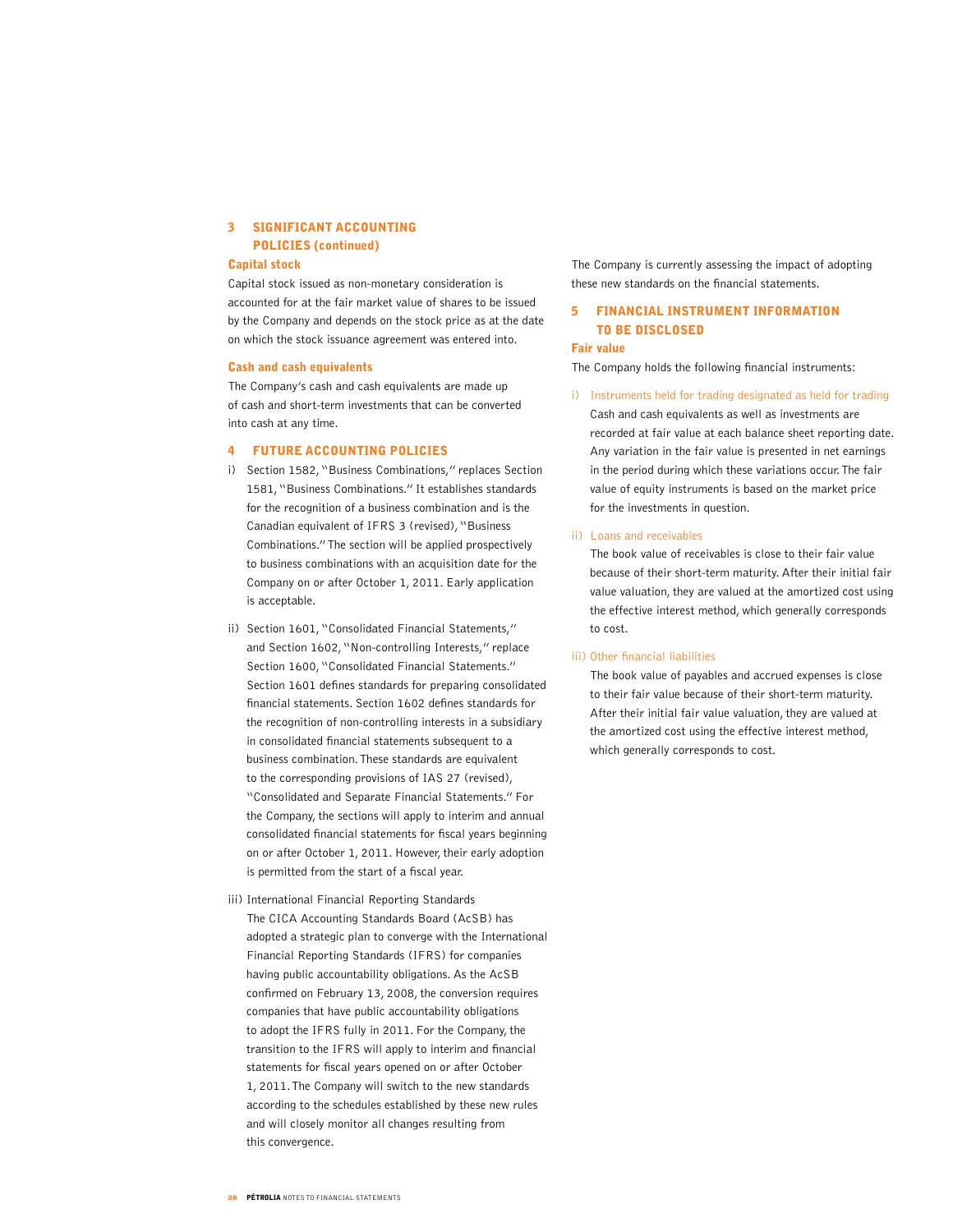# 5 FINANCIAL INSTRUMENT INFORMATION TO BE DISCLOSED (continued)

#### Risk management policy

The Company's financial assets and liabilities expose it to various risks. The following analysis provides an assessment of the risks as at September 30, 2009, the date of the balance sheet.

#### Credit risk

Financial instruments that potentially subject the Company to credit risk consist primarily of cash and cash equivalents and accounts receivable. The Company's cash and cash equivalents are held with or issued by first-class financial institutions. Receivables mostly represent sums due from the federal and provincial government and from partners. Therefore, Management considers the risk of non-performance on these instruments to be very minimal.

#### Liquidity risk

Liquidity risks are the risks that the Company would be unable to cope with its financial obligations at the required times or could only do so at excessive cost. The Company finances its growth through the issuance of shares. One of Management's main financial objectives is to maintain an optimal level of liquidities by actively managing the exploration work to be performed. Considering the Company's liquid resources, Management feels that the liquidity risks to which the Company is exposed are low.

#### Market risk

Market risk is the risk that the fair value of the investment held for trading would fluctuate due to market price variations.

#### 6 INFORMATION REGARDING CAPITAL

In its capital management operations, the Company's objectives are to:

- Maintain financial flexibility in order to preserve its capacity to meet its financial commitments, including its potential obligations resulting from additional acquisitions
- • Maintain a capital structure allowing the Company to encourage the financing of its growth strategy
- Optimize the use of its capital in order to offer its shareholders a good return on their investment

The Company defines its capital as follows:

- Shareholders' equity
- Cash and cash equivalents

The Company's financial strategy is developed and adapted based on market conditions in order to maintain a flexible capital structure in compliance with the aforementioned objectives and to respond to the characteristics of the risks linked to the underlying assets. In order to maintain or adjust its capital structure, the Company, being in its early stages, is required to issue new shares.

The Company's capital management objectives, policies, and procedures have not changed since October 1, 2008.

The Company is currently meeting all of its financial commitments.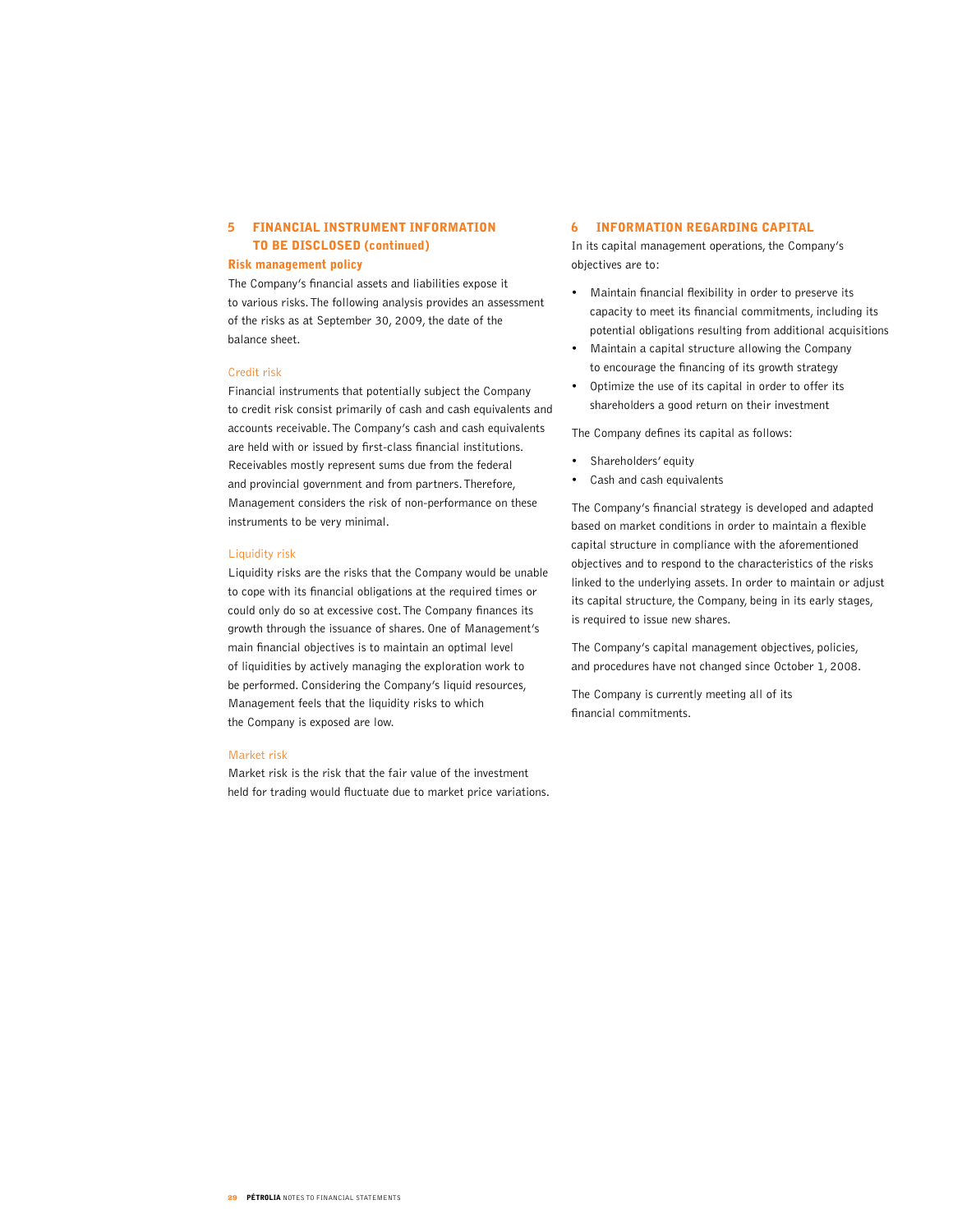# 7 RECEIVABLES

|                                                                                                                           | 2009<br>\$                                        | 2008<br>\$                                 |
|---------------------------------------------------------------------------------------------------------------------------|---------------------------------------------------|--------------------------------------------|
| Partners<br>Consumer tax credits<br>Tax credits receivable<br>Interest receivable<br>Others                               | 68,317<br>157,005<br>1,743,180<br>1,226<br>60,132 | 1,687,499<br>258,528<br>942,351<br>139,234 |
|                                                                                                                           | 2,029,860                                         | 3,027,612                                  |
| The tax credits refer to requests that have not yet<br>been examined by the tax authorities.<br><b>INVESTMENTS</b><br>8   | 2009                                              | 2008                                       |
|                                                                                                                           | \$                                                | \$                                         |
| Guaranteed investment certificates,<br>0.3% due in July 2010<br>Gastem Inc. 960,000 common shares<br>$(2008 - 1,000,000)$ | 380,000                                           |                                            |
| (cost of shares: $$96,000; 2008 - $100,000$ )                                                                             | 595,200                                           | 1,040,000                                  |
|                                                                                                                           | 975,200                                           | 1,040,000                                  |
| Portion cashable during the next fiscal year                                                                              | 380,000                                           |                                            |
|                                                                                                                           | 595,200                                           | 1,040,000                                  |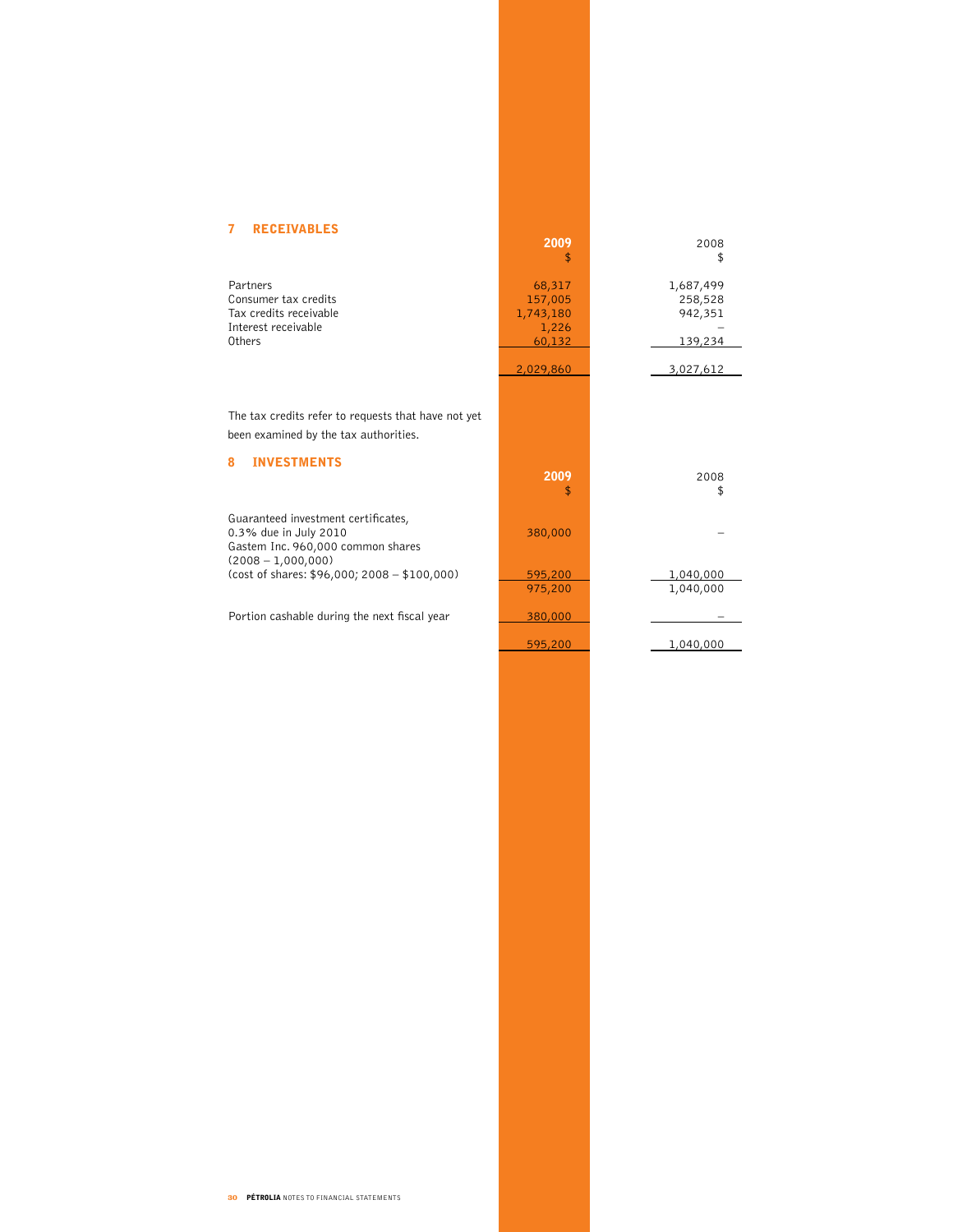# 9 FIXED ASSETS

| . <i></i> nvv                                                                                                     |                             |                             | 2009<br>\$                                          | 2008<br>\$                                         |
|-------------------------------------------------------------------------------------------------------------------|-----------------------------|-----------------------------|-----------------------------------------------------|----------------------------------------------------|
|                                                                                                                   | Cost                        | Accumulated<br>depreciation | Net value                                           | Net value                                          |
| Leasehold improvements<br>Computer and office equipment<br>Rolling stock                                          | 18,387<br>90,049<br>170,302 | 11,334<br>36,374<br>80,500  | 7,053<br>53,675<br>89,802                           | 13,182<br>53,092<br>128,289                        |
|                                                                                                                   | 278,738                     | 128,208                     | 150,530                                             | 194,563                                            |
| 10<br><b>OIL AND GAS PROPERTIES</b>                                                                               |                             |                             | 2009<br>\$                                          | 2008<br>\$                                         |
| Quebec<br>Anticosti<br>Gastonguay<br>Gaspésia-Edgar-Marcel-Tremblay<br>Gaspé<br><b>New Brunswick</b><br>Dalhousie |                             |                             | 241,006<br>612,595<br>360,897<br>979,120<br>139,776 | 205,793<br>603,962<br>279,406<br>969,567<br>31,424 |
|                                                                                                                   |                             |                             | 2,333,394                                           | 2,090,152                                          |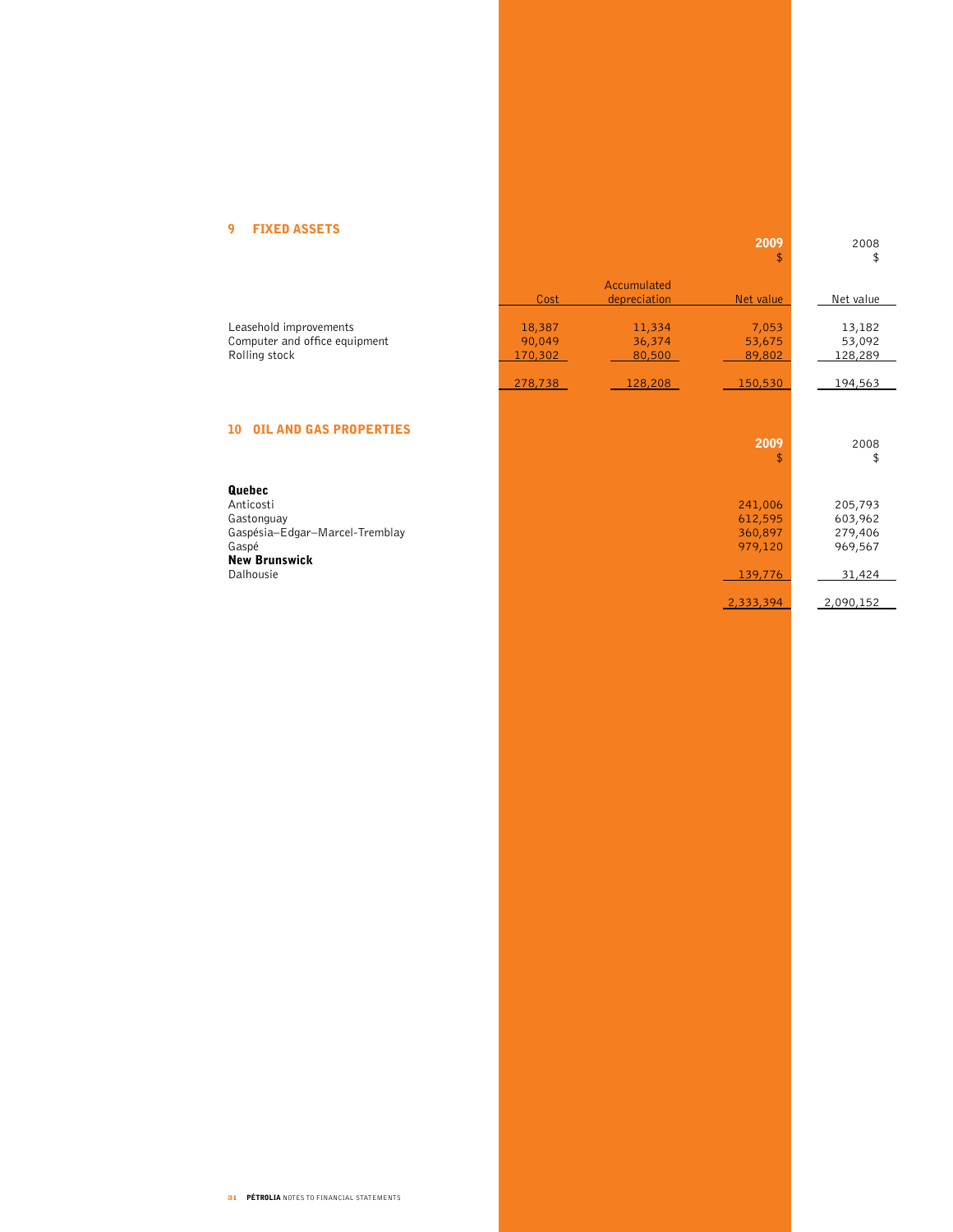### 10 OIL AND GAS PROPERTIES (continued) Gaspé and Gastonguay properties

On May 6, 2008, the Company signed a comprehensive agreement that amended a prior agreement with Junex regarding the Gaspé and Gastonguay properties. Under this agreement, Pétrolia acquired a 100% interest over 6,043 km2 of these properties, subject to a fee varying from 0.5% to 2.5% of the future hydrocarbon production. Also, under this agreement, Pétrolia and Junex agreed to become 50/50 partners in a block of leases of an area of around 291 km<sup>2</sup> over which Junex acts as operator.

#### Haldimand project

On this same date, a second agreement set the boundaries of a development area of 9 km2 around the Pétrolia Haldimand No. 1 well over which Pétrolia holds a 45% interest, Junex 45%, and Gastem 10%. Some leases of these properties are subject to fees of 5%. Under an amendment to the original agreement signed on July 22, 2009, Pétrolia became the operator over the entire development area of 9 km2, and it made the commitment to drill a second well on the property before December 31, 2009. Following its decision not to participate in the drilling, Junex's participation was reduced by 9.6%. This modification of interest is subject to a final adjustment, which will be based on the actual costs incurred in carrying out Haldimand No. 2 drilling. Note 18 refers to an agreement entered into with Gastem after the end of the fiscal year.

#### Bourque project

The Company signed a \$20M farming agreement with the oil company Pilatus Energy Canada, which is affiliated with the Company. During the next five years, this company will be able to earn a 70% interest over the four leases of the Bourque project by investing \$20M in exploration and development work according to the following terms:

- • During the first 18 months, the oil company has completed a \$2.5M seismic survey to ensure its right to participate in this agreement.
- • During the first three years, it must invest a cumulative amount of \$8M in exploration work to earn a 24% participation in the project.
- • During the first five years, by investing a cumulative amount of \$16M, it will be able to increase its participation to 48% and, by adding an additional \$4M for a total of \$20M, increase its participation to 70%.

#### Anticosti property

The Company has acquired all of the rights belonging to Hydro-Quebec on Anticosti Island. In return, a priority fee on future oil production will be paid to Hydro-Quebec. Under this agreement, Pétrolia shares with Corridor Resources Inc. an interest varying between 25% and 50% in 35 exploration leases on the island and acts as operator over most of it.

#### Saint-Simon project

The Company holds a 10% interest in the Saint-Simon well and the geological structure.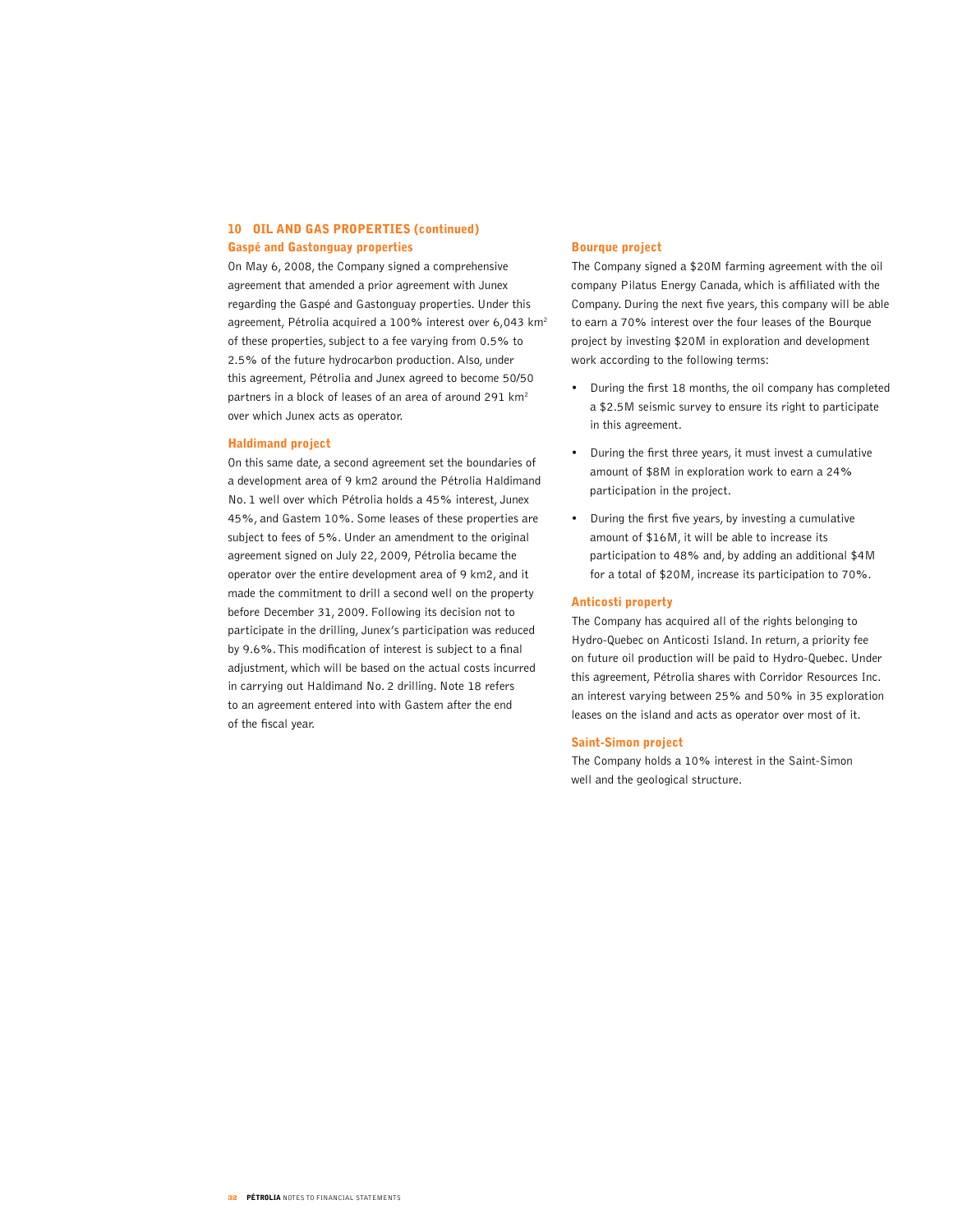# 11 DEFERRED EXPLORATION EXPENSES

|                                                 | <b>September 30</b> |           | September 30 |
|-------------------------------------------------|---------------------|-----------|--------------|
|                                                 | 2009                | Additions | 2008         |
|                                                 | \$                  | \$        | \$           |
|                                                 |                     |           |              |
| Quebec                                          |                     |           |              |
| Anticosti                                       | 1,344,024           | 247,728   | 1,096,296    |
| Gastonguay                                      | 46,502              | 14,433    | 32,069       |
| Gaspésia-Edgar-Marcel-Tremblay                  | 3,475,534           | 102,393   | 3,373,141    |
| Gaspé                                           | 2,875,327           | 102,964   | 2,772,363    |
| Bourque project                                 | 3,364,231           | 690,648   | 2,673,583    |
| Haldimand project                               | 6,331,201           | 3,541,753 | 2,789,448    |
| Tar Point No. 1 project                         | 177,140             | 177,140   |              |
| Others                                          | 102,707             |           | 102,707      |
|                                                 |                     |           |              |
| <b>New Brunswick</b>                            |                     |           |              |
| Dalhousie                                       | 1,085,303           | 971,185   | 114,118      |
|                                                 |                     |           |              |
|                                                 | 18,801,969          | 5,848,244 | 12,953,725   |
|                                                 |                     |           |              |
| Less                                            |                     |           |              |
| Exploration subsidies and partner contributions |                     |           |              |
|                                                 |                     |           |              |
| Anticosti                                       | 442,611             | 86,527    | 356,084      |
| Gastonguay                                      | 10,683              | 5,051     | 5,632        |
| Gaspésia-Edgar-Marcel-Tremblay                  | 325,194             | 35,838    | 289,356      |
| Gaspé                                           | 462,824             | 34,136    | 428,688      |
| Bourque project                                 | 2,844,231           | 170,648   | 2,673,583    |
| Haldimand project                               | 1,301,186           | 1,239,613 | 61,573       |
| Tar Point No. 1 project                         | 62,015              | 62,015    |              |
| Dalhousie                                       | 6,922               |           | 6,922        |
|                                                 |                     |           |              |
|                                                 | 5,455,666           | 1,633,828 | 3,821,838    |
|                                                 |                     |           |              |
|                                                 | 13,346,303          | 4,214,416 | 9,131,887    |
|                                                 |                     |           |              |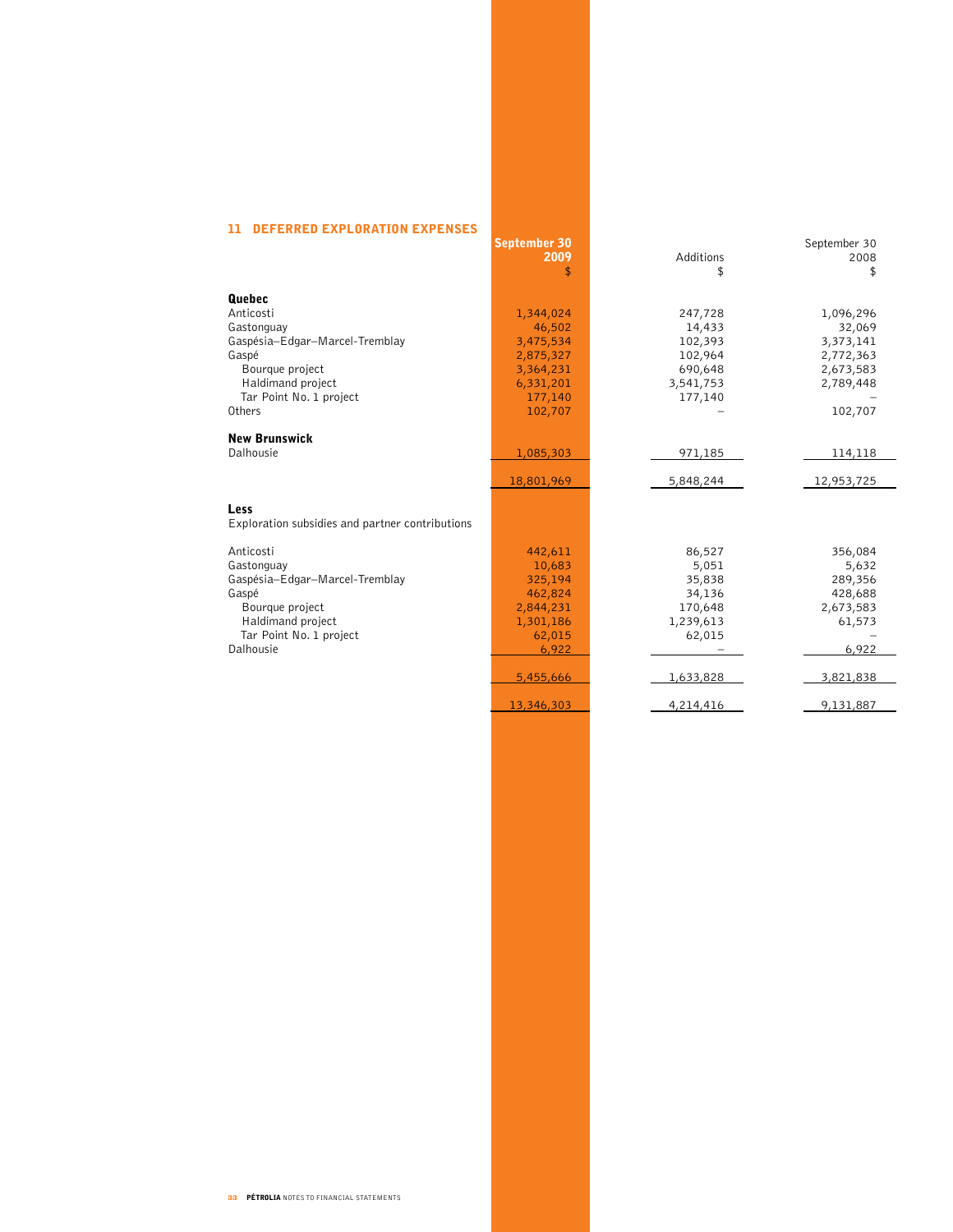# 11 DEFERRED EXPLORATION EXPENSES

(continued)

|                                                 | September 30<br>2008 | Additions | September 30<br>2007 |
|-------------------------------------------------|----------------------|-----------|----------------------|
|                                                 | \$                   | \$        | \$                   |
| Quebec                                          |                      |           |                      |
| Anticosti                                       | 1,096,296            | 1,072,538 | 23,758               |
| Gastonguay                                      | 32,069               | 11,727    | 20,342               |
| Gaspésia-Edgar-Marcel-Tremblay                  | 3,373,141            | 710,046   | 2,663,095            |
| Gaspé                                           | 2,772,363            | 40,267    | 2,732,096            |
| Bourque project                                 | 2,673,583            | 2,609,397 | 64,186               |
| Haldimand project                               | 2,789,448            | 1,183,966 | 1,605,482            |
| Others                                          | 102,707              |           | 102,707              |
| <b>New Brunswick</b>                            |                      |           |                      |
| Dalhousie                                       | 114,118              | 94,339    | 19,779               |
|                                                 | 12,953,725           | 5,722,280 | 7,231,445            |
| Less:                                           |                      |           |                      |
| Exploration subsidies and partner contributions |                      |           |                      |
| Anticosti                                       | 356,084              | 347,769   | 8,315                |
| Gastonguay                                      | 5,632                | 3,803     | 1,829                |
| Gaspésia-Edgar-Marcel-Tremblay                  | 289,356              | 223,361   | 65,995               |
| Gaspé                                           | 428,688              | 390,788   | 37,900               |
| Bourque project                                 | 2,673,583            | 2,651,118 | 22,465               |
| Haldimand project                               | 61,573               | 39,731    | 21,842               |
| Dalhousie                                       | 6,922                |           | 6,922                |
|                                                 | 3,821,838            | 3,656,570 | 165,268              |
|                                                 | 9,131,887            | 2,065,710 | 7,066,177            |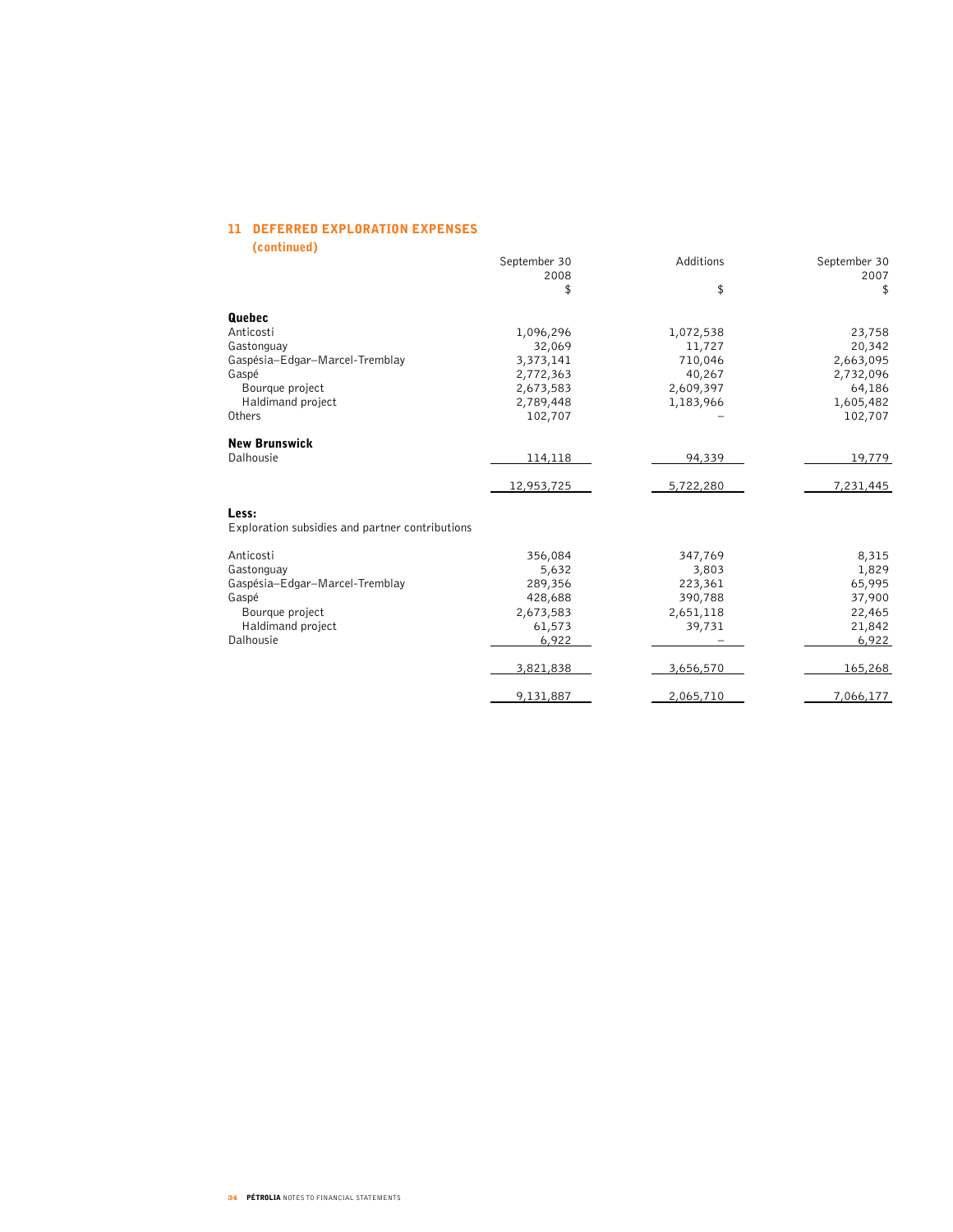# 12 CAPITAL STOCK

# Authorized

Unlimited number of common, participating, voting, and no par value shares.

#### Issued

40,914,219 common shares.

# Stock-based compensation costs

The Company has a Stock Option plan that allows it to grant a maximum of 4,090,000 options to directors, officers, key employees, and suppliers on a continuous basis. The exercise price of each option corresponds to the market price or discounted market price on the day before the option was granted. Granted options cannot last more than five years.

During the fiscal year, the Company granted stock options. The fair value of each allocated option was calculated using the Black-Scholes option pricing model and using the following assumptions:

|                                               | <b>Stock</b><br>options<br>2009 |       |       | Stock<br>options<br>2008 | <b>Broker</b><br>warrants<br>2008 |
|-----------------------------------------------|---------------------------------|-------|-------|--------------------------|-----------------------------------|
|                                               | <b>May</b>                      | July  | March | February                 | June                              |
| Risk-free interest rate                       | 2.25%                           | 4.75% | 5.75% | 5.75%                    | 4.75%                             |
| Expected volatility                           | 103%                            | 90%   | 80%   | 80%                      | 90%                               |
| Lifetime granted (years)                      | 3 & 5                           | 5     | 5     | 5                        | 1.5                               |
| Rate of return of shares                      | Nil                             | Nil   | Nil   | Nil                      | Nil                               |
| Accordingly, the stock-based compensation was |                                 |       |       |                          |                                   |
| distributed as follows:                       |                                 |       |       |                          |                                   |
|                                               | 2009                            |       |       | 2008                     |                                   |
|                                               |                                 |       |       | \$                       |                                   |
| Statement of income                           | 102,600                         |       |       | 668,775                  |                                   |
| Deferred exploration expenses                 | 7,125                           |       |       | 228,225                  |                                   |
| Share issuance costs                          |                                 |       |       | 394,970                  |                                   |
| Total                                         | 109,725                         |       |       | 1,291,970                |                                   |
|                                               |                                 |       |       |                          |                                   |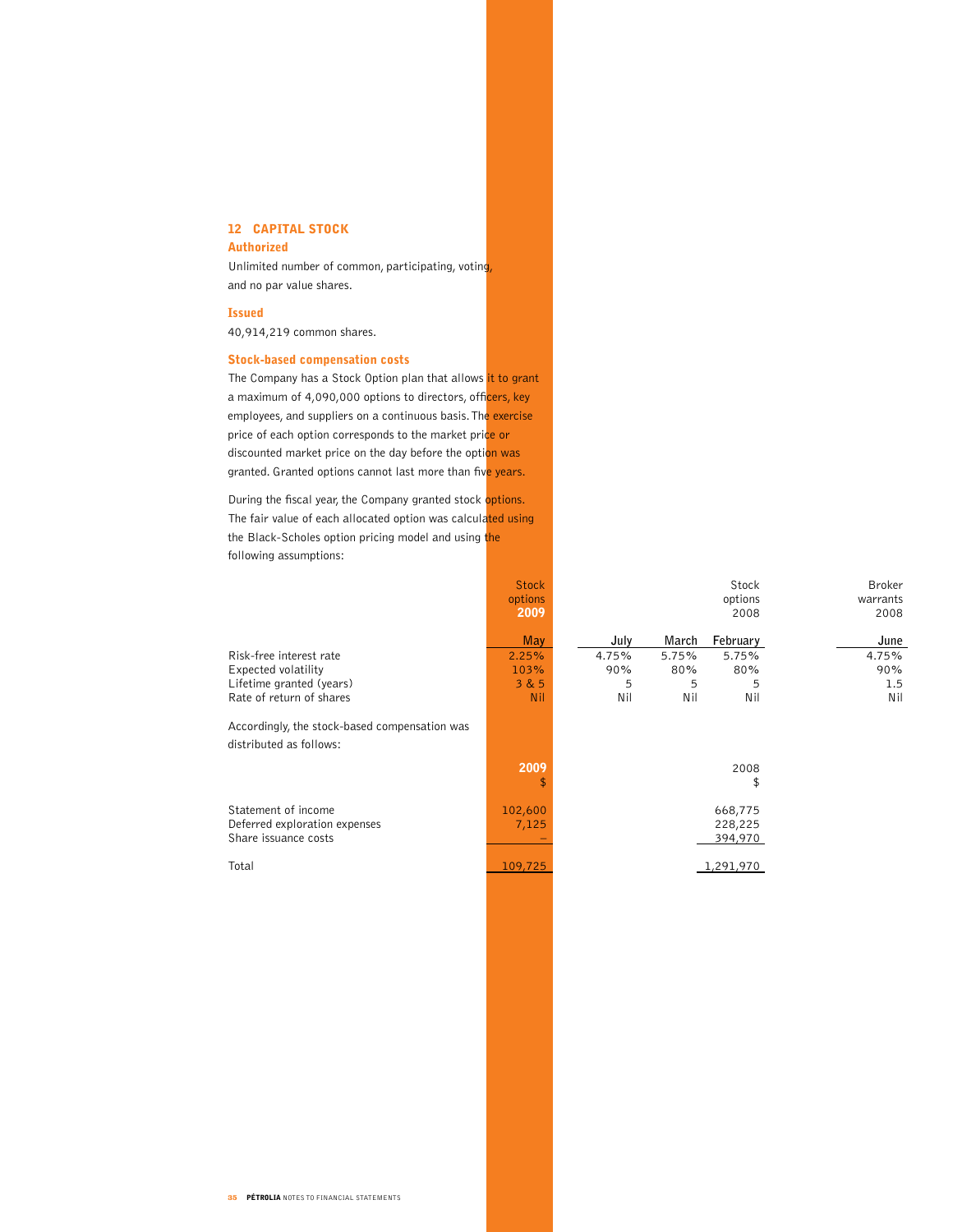# 12 CAPITAL STOCK (continued)

The following table summarizes information about the stock options:

|                                                                                                                                  | Number of<br>options<br>outstanding                                  | 2009<br>Weighted<br>average exercise<br>price<br>\$                                                | Number of<br>options<br>outstanding                         | 2008<br>Weighted<br>average exercise<br>price<br>\$                                                                                                       |
|----------------------------------------------------------------------------------------------------------------------------------|----------------------------------------------------------------------|----------------------------------------------------------------------------------------------------|-------------------------------------------------------------|-----------------------------------------------------------------------------------------------------------------------------------------------------------|
| Outstanding and exercisable,<br>beginning of year<br>Granted<br>Exercised<br>Expired<br>Outstanding and exercisable, end of year | 3,907,500<br>230,000<br>(47,500)<br>4,090,000                        | 0.58<br>0.74<br>-<br>0.91<br>0.58                                                                  | 2,645,000<br>1,350,000<br>(87, 500)<br>3,907,500            | 0.41<br>0.66<br>0.40<br>0.58                                                                                                                              |
| Weighted average of the fair values as at the grant date:                                                                        |                                                                      |                                                                                                    |                                                             |                                                                                                                                                           |
|                                                                                                                                  |                                                                      | 2009<br>\$                                                                                         | 2008<br>\$                                                  |                                                                                                                                                           |
| Stock options<br><b>Broker warrants</b>                                                                                          |                                                                      | 0.74                                                                                               | 0.66<br>0.93                                                |                                                                                                                                                           |
| As at September 30, 2009, the stock options granted<br>as part of the Plan are allocated as follows:                             |                                                                      |                                                                                                    |                                                             |                                                                                                                                                           |
|                                                                                                                                  | Weighted<br>average<br>exercise price<br>\$                          | <b>Shares</b>                                                                                      | Weighted<br>average<br>remaining years                      | Expiration<br>date                                                                                                                                        |
|                                                                                                                                  | 0.40<br>0.40<br>0.58<br>0.74<br>0.40<br>0.60<br>0.60<br>1.25<br>0.74 | 270,000<br>1,075,000<br>150,000<br>50,000<br>1,037,500<br>600,000<br>150,000<br>577,500<br>180,000 | 0.5<br>1.3<br>1.6<br>2.7<br>2.8<br>3.3<br>3.4<br>3.8<br>4.7 | March 15, 2010<br>February 3, 2011<br>May 10, 2011<br>May 21, 2012<br>June 21, 2012<br>February 12, 2013<br>March 3, 2013<br>July 7, 2013<br>May 21, 2014 |
| <b>Warrants</b><br>Outstanding warrants can be exercised as follows:                                                             |                                                                      |                                                                                                    |                                                             |                                                                                                                                                           |
|                                                                                                                                  | Exercise<br>price<br>\$                                              | <b>Shares</b>                                                                                      |                                                             | Expiration<br>date                                                                                                                                        |
|                                                                                                                                  | 1.50<br>1.50<br>1.00                                                 | 423,333<br>3,333,332<br>1,750,000                                                                  |                                                             | December 6, 2009<br>December 6, 2010<br>(Note 18)<br>October 10, 2012                                                                                     |
|                                                                                                                                  | 1.00                                                                 | 3,000,000                                                                                          |                                                             | January 10, 2013                                                                                                                                          |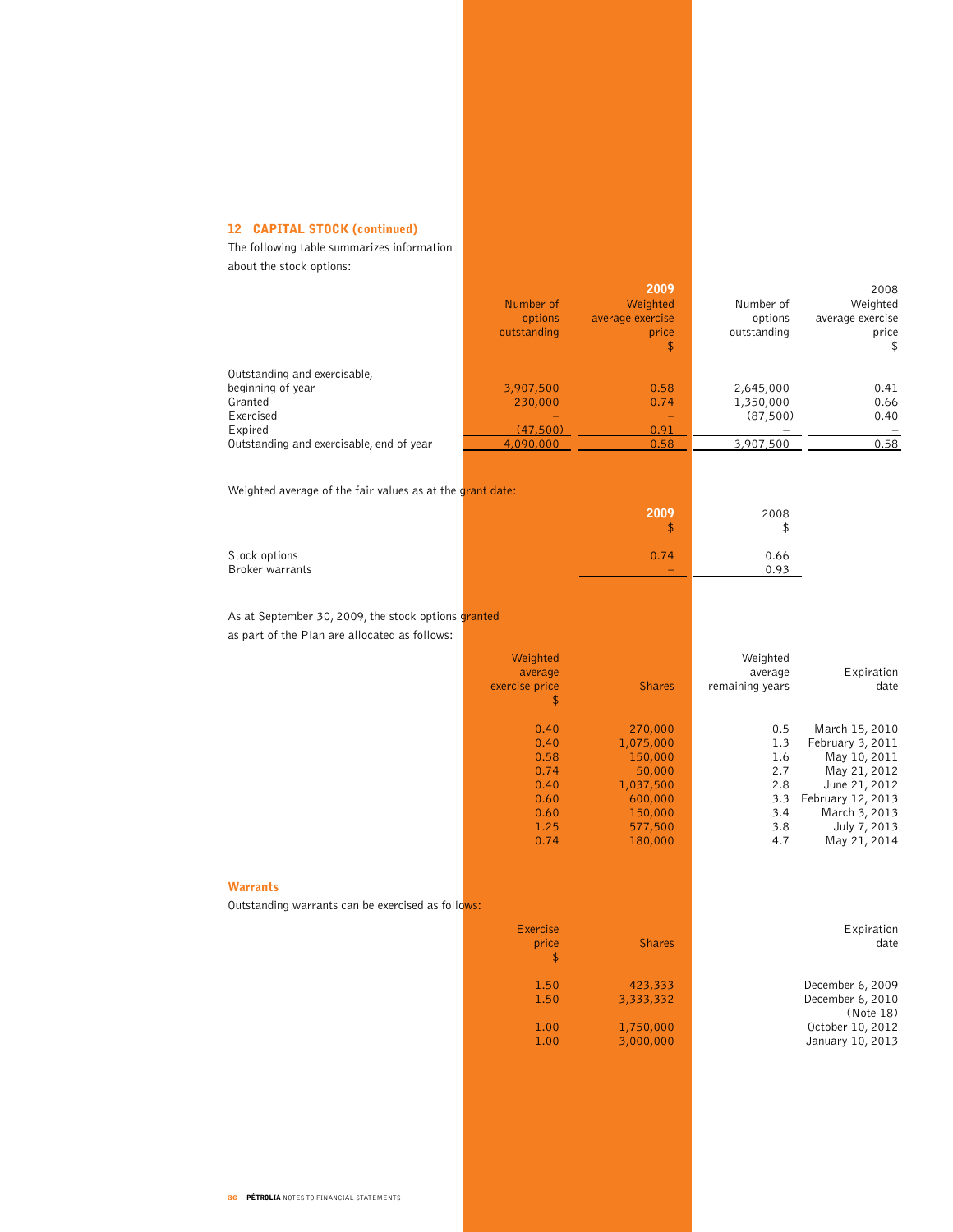### 13 FUTURE INCOME TAXES

The Company's effective tax rate differs from the combined statutory rate (federal and provincial). This difference is attributable to the following items:

|                                                                                                                                                                                                                | 2009                                                 | 2008                                                    |
|----------------------------------------------------------------------------------------------------------------------------------------------------------------------------------------------------------------|------------------------------------------------------|---------------------------------------------------------|
| Loss before income taxes                                                                                                                                                                                       | (1,615,108)                                          | (483,993)                                               |
| Income tax at combined statutory rate: 30.9%<br>Stock-based compensation costs<br>Revaluation of future tax debits and credits<br>Non-deductible expenses and others<br>Unrealized capital loss (capital gain) | (499,069)<br>31,703<br>(382,050)<br>21,115<br>68,104 | (149, 554)<br>206,651<br>300,877<br>12,900<br>(80, 340) |
|                                                                                                                                                                                                                | (760, 197)                                           | 290,534                                                 |
| Future tax debits and credits come from differences between<br>the tax value and the book value of the following items:                                                                                        |                                                      |                                                         |
|                                                                                                                                                                                                                | 2009<br>\$                                           | 2008<br>\$                                              |
| Future tax debit<br>Deferred losses<br>Share issuance costs<br>Others                                                                                                                                          | (1, 114, 117)<br>(162, 775)<br>(29, 693)             | (636, 199)<br>(256, 868)<br>(12, 542)                   |
|                                                                                                                                                                                                                | (1,306,585)                                          | (905,609)                                               |
| Future tax credits<br>Investment<br>Properties<br>Deferred exploration expenses                                                                                                                                | 76,508<br>30,871<br>2,112,755<br>2,220,134           | 145,230<br>30,871<br>2,403,254<br>2,579,355             |
| Net future tax credits                                                                                                                                                                                         | 913,549                                              | 1,673,746                                               |
|                                                                                                                                                                                                                |                                                      |                                                         |

As at September 30, 2009, the tax losses likely to reduce future taxes and having tax benefits that have been recorded are approximately \$3,613,958 on the federal level and \$3,012,187 on the provincial level. The Company may use the tax benefit resulting from the carry-over of these losses before:

|      | Federal<br>\$ | Provincial<br>\$ |
|------|---------------|------------------|
| 2010 | 3,180         | 3,180            |
| 2014 | 8,618         | 6,776            |
| 2015 | 351,319       | 287,294          |
| 2026 | 574,450       | 440,410          |
| 2027 | 648,473       | 514,153          |
| 2028 | 660,423       | 524,691          |
| 2029 | 1,367,495     | 1,235,683        |
|      |               |                  |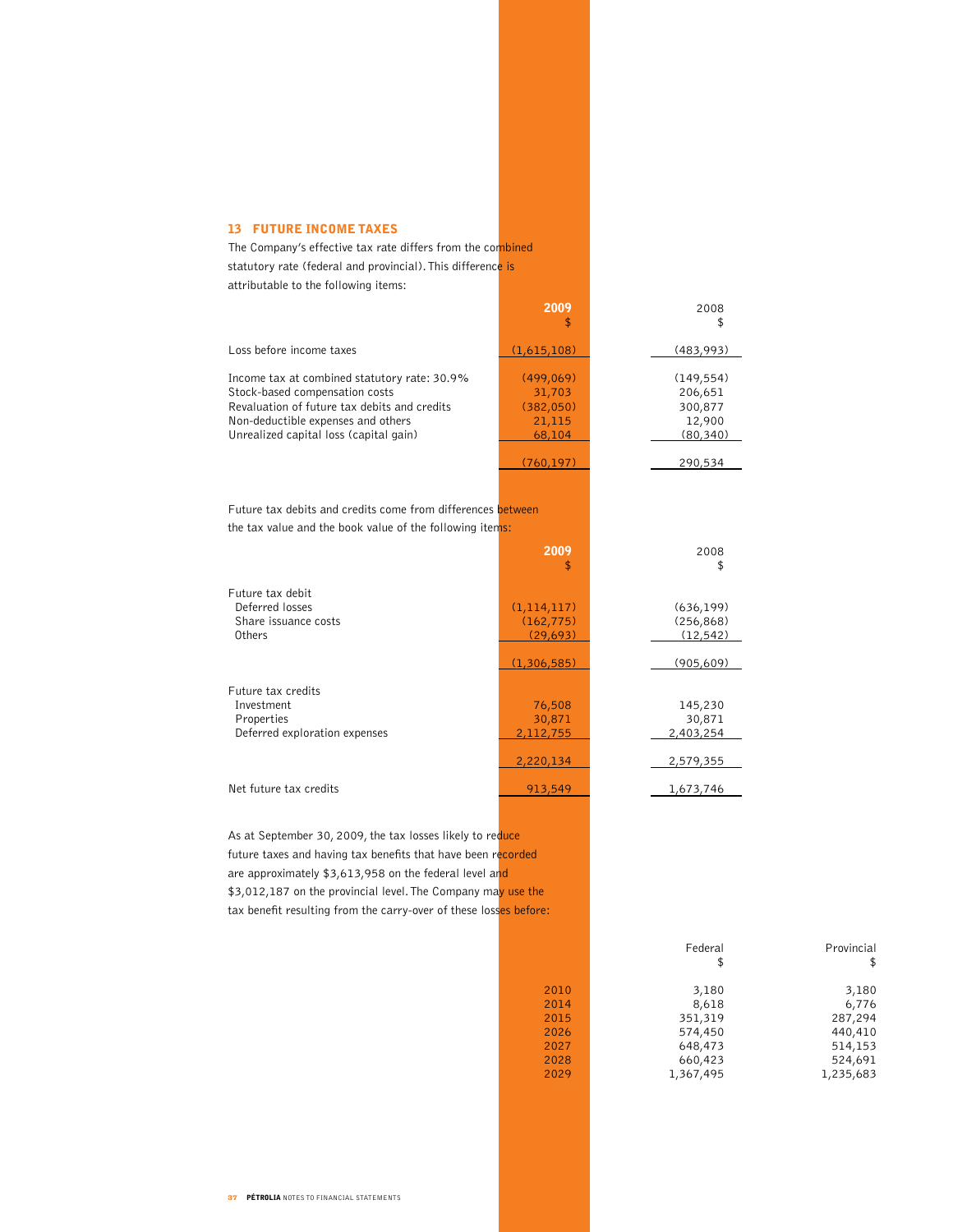#### 14 COMMITMENTS

Under the terms of exploration leases granted by the Quebec Department of Natural Resources and the New Brunswick Department of Natural Resources, the Company has agreed to pay fees to them in the amount of \$839,302 between now and 2013. The minimum payments due during the upcoming fiscal years are as follows:

| 2010      | 2011      | 2012      | 2013      |
|-----------|-----------|-----------|-----------|
| \$217,042 | \$209,774 | \$206,243 | \$206,243 |

In addition, the Company must perform work on its properties, on a yearly basis, for which the minimum costs vary according to the age of the leases; therefore, they correspond to \$0.50 per hectare for the first year of the lease and increase annually by \$0.50, ultimately reaching \$2.50 per hectare beginning with the fifth year. The minimum work to be initiated is \$1,205,925 in 2010, \$1,536,322 in 2011, \$2,530,897 in 2012, and \$2,560,536 in 2013.

The Company has entered into a lease until 2012 for the rental of offices and a house with three companies, with a director of the Company holding a minority interest in one of them. The balance of the commitments under these leases, excluding escalation clauses, is \$178,131.

The minimum payments required over the coming years are as follows:

| 2010      | 2011     | 2012    |
|-----------|----------|---------|
| \$105,151 | \$69,480 | \$3,500 |

#### 15 CONTINGENCIES

#### Financing

In the past, the Company was financed partially through the issuance of flow-through shares. The last issue date was 2005. The Company has thus fulfilled all of its commitments related to the exploration work to be performed. However, even though the Company took all necessary measures for this purpose, there is no guarantee that all of the funds spent by the Company with regard to these shares will be declared acceptable by the tax authorities in the event that they conduct an audit. The rejection of certain expenses by the tax authorities may then have negative tax consequences for investors.

#### Guarantee letter

The Company assumes any responsibility resulting from two irrevocable letters of credit in the amount of \$380,000 in favour of the Ministry of Natural Resources. These letters of credit are guaranteed by the guaranteed placement certificates for an equivalent amount.

#### Guarantee

The Company assumes any liability in guaranteeing a lease with a term of five years for \$258,342. The lease will expire on May 31, 2014. It is currently impossible to assess the amount that the Company may be called upon to honour following the default of the tenant.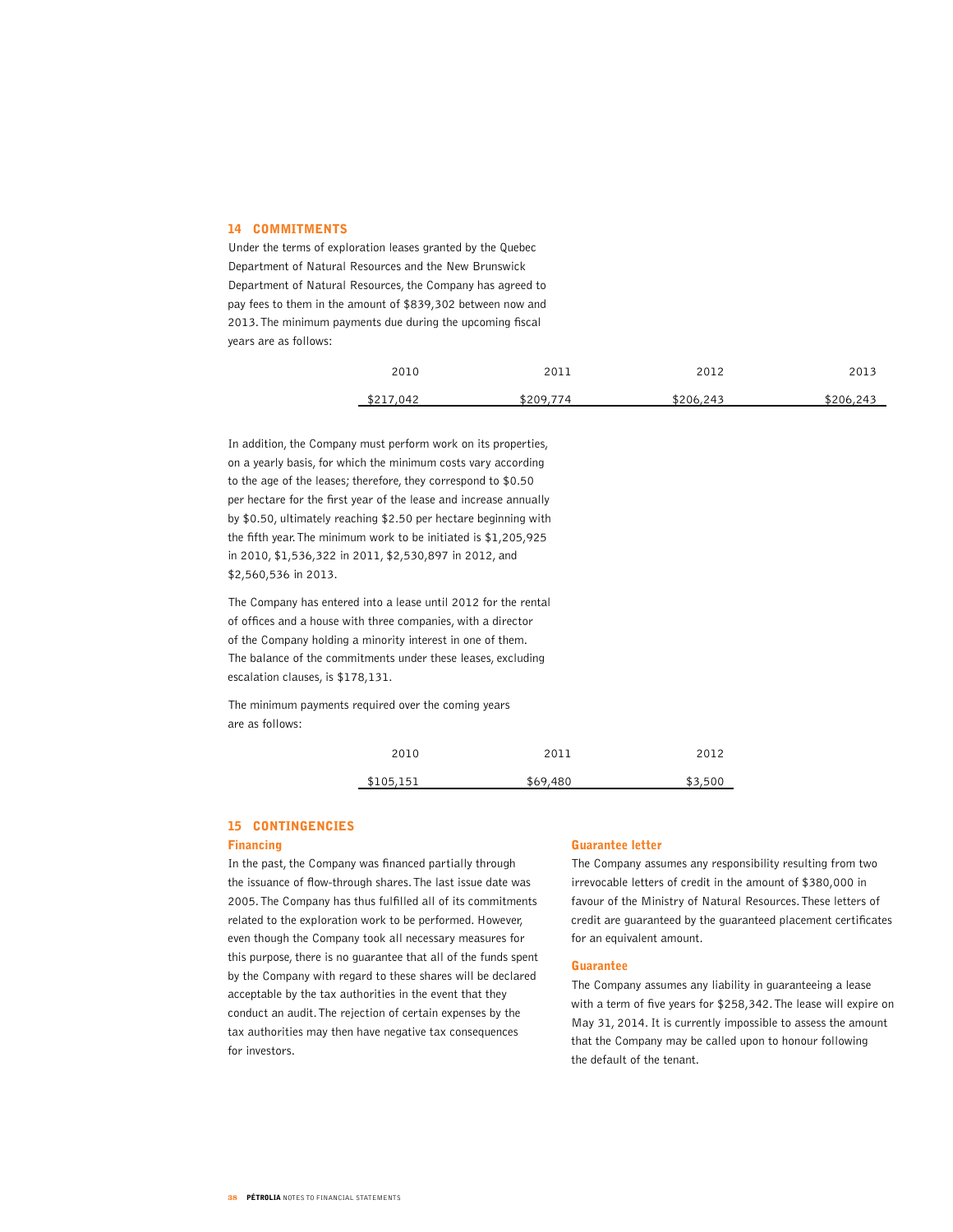### 16 RELATED-PARTY TRANSACTIONS

Transactions were made with two companies whose main officer, holding a minority interest, is also a director of Pétrolia Inc.:

|                                                                                                                                                                                                                | 2009                                | 2008<br>\$                                                                       |
|----------------------------------------------------------------------------------------------------------------------------------------------------------------------------------------------------------------|-------------------------------------|----------------------------------------------------------------------------------|
| Salaries and fringe benefits<br>Travel<br>Maintenance and office supplies<br>Deferred exploration expenses<br>Promotion and entertainment<br>Write-off of a receivable<br>Telecommunications<br>Other expenses | 76,068<br>62,205<br>8,668           | (16, 445)<br>(1,069)<br>(25, 319)<br>676,529<br>(1,045)<br>(12,970)<br>(76, 408) |
| As at September 30, 2009, \$57,852 is due from<br>these companies $(2008 - $54,696)$ .                                                                                                                         |                                     |                                                                                  |
| Transactions were carried out with a director who acts<br>as a consultant for the Company:                                                                                                                     |                                     |                                                                                  |
|                                                                                                                                                                                                                | 2009<br>\$                          | 2008<br>\$                                                                       |
| Deferred exploration expenses                                                                                                                                                                                  | 47,421                              | 66,314                                                                           |
| The balance due to this director as at September 30, 2009,<br>is $$1,195$ (2008 - $$18,492$ ).                                                                                                                 |                                     |                                                                                  |
| The Company made the following transactions with a company<br>with the same chief executive officer:                                                                                                           |                                     |                                                                                  |
|                                                                                                                                                                                                                | 2009<br>\$                          | 2008<br>\$                                                                       |
| Deferred exploration expenses<br>Office supplies<br>Salaries and fringe benefits<br>Telecommunications                                                                                                         | 64,000<br>3,632<br>276,724<br>6,086 | 3,600<br>245,156<br>6,505                                                        |

The balance due to this company as at September 30, 2009, is \$16,179 (2008 – \$63,039).

These transactions occurred in the normal course of business and were recorded at the fair exchange value, which is the amount of the established consideration accepted by the related parties.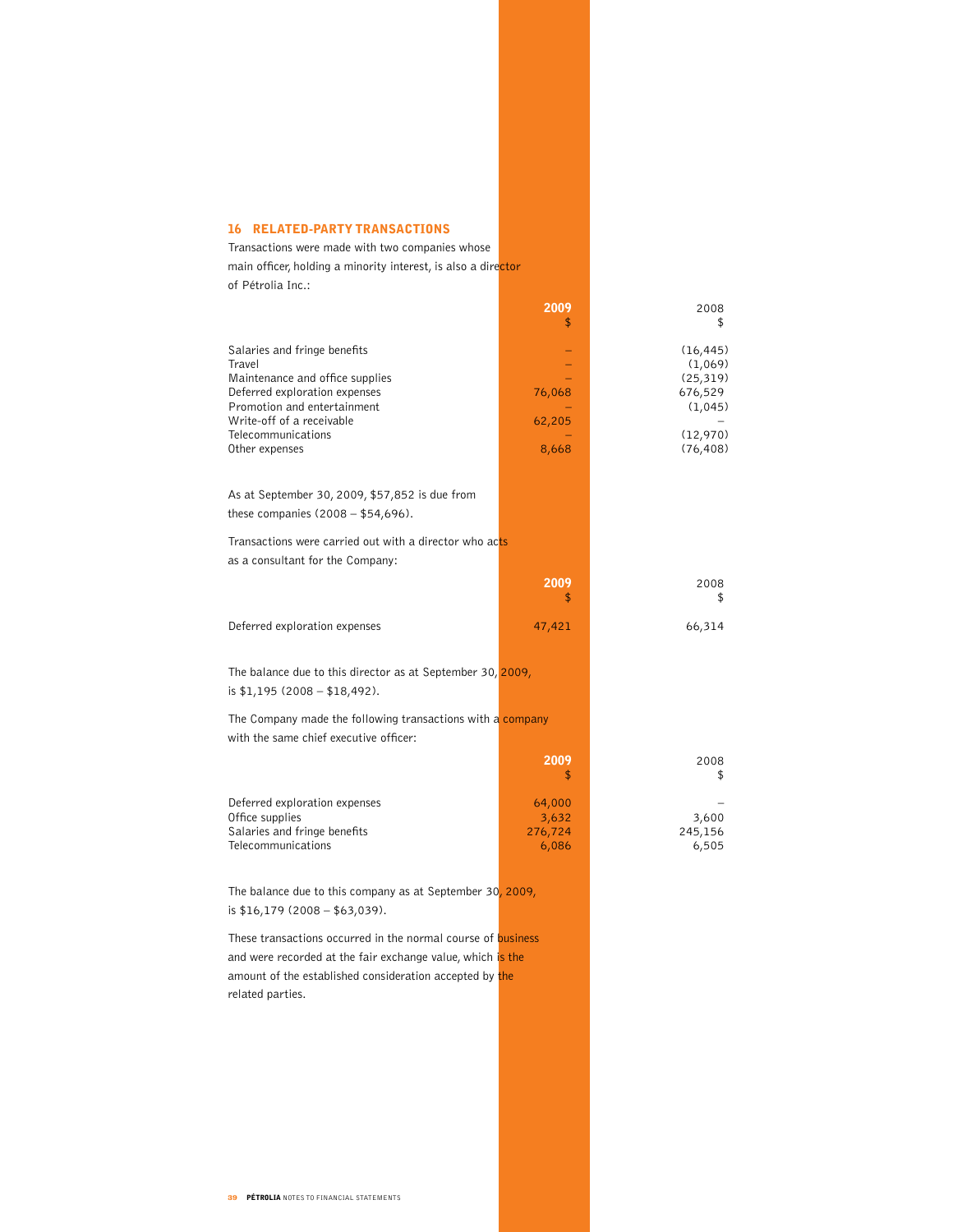### 17 ADDITIONAL INFORMATION ABOUT CASH FLOW

Items not affecting cash and equivalents related to financing and investing activities are as follows:

|                                                                                                   | 2009<br>\$    | 2008<br>\$           |
|---------------------------------------------------------------------------------------------------|---------------|----------------------|
| Receivables related to deferred exploration expenses<br>Stock-based compensation related to share | 553,727       | (2,137,041)          |
| issuance costs<br>Stock-based compensation related to deferred                                    |               | 394,970              |
| exploration expenses<br>Payables and accrued expenses related to deferred                         | 7,125         | 228,225              |
| exploration expenses<br>Prepaid expenses related to deferred                                      | (1, 157, 758) | 2,258,513            |
| exploration expenses<br>Future taxes related to share issuance costs                              | (269, 339)    | (37, 509)<br>223,919 |

### 18 EVENTS SUBSEQUENT TO THE BALANCE SHEET DATE

On December 4, 2009, the Company closed a private placement of \$7,129,910. In exchange, it issued 7,960,568 common shares and 2,163,161 warrants giving the holder the right to purchase a common share at \$1.30 per share until December 4, 2011.

The Company reached an agreement with its partner Gastem to acquire all of its interest (10%) in the Haldimand project. This transfer of interest is effective October 1, 2009. The participations of each of the two remaining partners should be as follows: Pétrolia 65% and Junex 35%. The interest modification of 9.6% mentioned in Note 10 is subject to a final adjustment that will be based on the actual costs incurred in drilling Haldimand No. 2.

On November 26, 2009, the TSX Venture Exchange agreed to extend the expiration date of the warrants expiring on December 6, 2009, by one year.